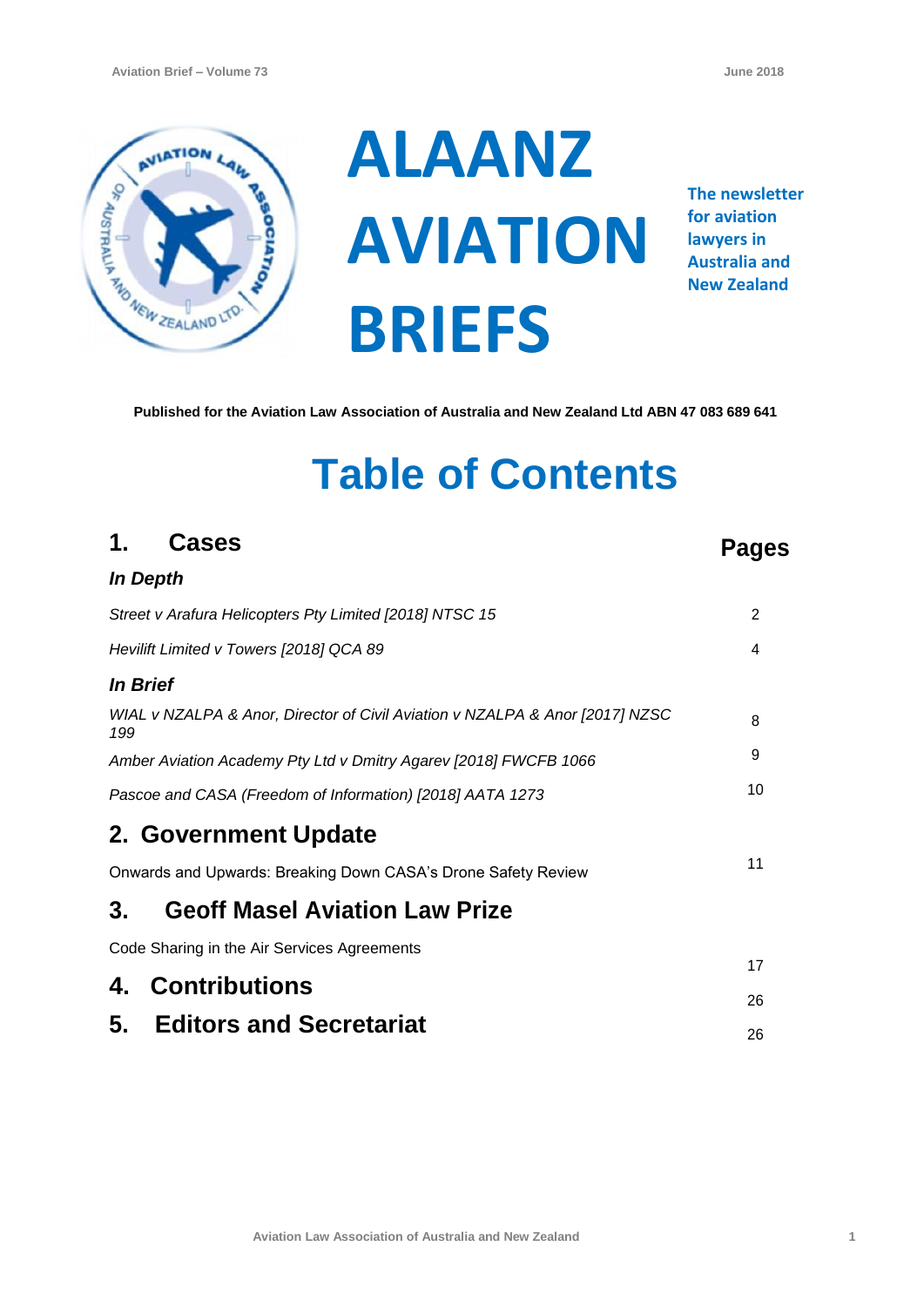## **1. Cases**

## *Street v Arafura Helicopters Pty Limited* **[2018] NTSC 15**

#### **The Facts**

#### **Robert Csillag, Solicitor, GSG Legal**

The Plaintiff sought to make a claim under the *Civil Aviation (Carrier's Liability) Act 1959* (Cth) ("**the CACL Act"**) in respect of injuries he sustained during a helicopter accident that occurred on 12 November 2013. He retained lawyers for that purpose.

At some point prior to 11 November 2015, two documents were drafted by the Plaintiff's lawyers. The first was titled 'Form 5A' and included the word 'Writ'. It contained the names of the parties to the proposed action. The second was titled 'Originating Process' and also contained the names of the parties. These documents were drafted with the apparent intention of complying with the *Supreme Court Rules* of the Northern Territory ("**the Rules"**). However, each was deficient in a number of ways, the most relevant being that the Writ did not contain an Endorsement of Claim and (under the Rules) a Statement of Claim is not an Originating Process. Under the Rules, the Statement of Claim should also have been drafted into the Writ under part 2 of that document so that just one, rather than two, documents would then be filed.

On 11 November 2015 (the date of expiry of the two-year extinguishment period under s 34 of the CACL Act), a private enquiry agent and process server, was engaged to file the above documents in the Supreme Court of the Northern Territory and attempt service on the Defendant. It was an error under the Rules to not engage a solicitor as a town agent. The Registrar in the Alice Springs Registry of the Supreme Court of the Northern Territory sent an email to another Registry employee advising that the documents would have to be returned as they did not comply with the Rules. The Registrar also noted that the Plaintiff's solicitor would need to engage a solicitor as its town agent. A Registry employee relayed these comments to the Plaintiff's solicitor.

On 12 November 2015 the Plaintiff's solicitor engaged a solicitor in Alice Springs as its town agent. It forwarded to her the same documents that had been returned by the Registry. The solicitor town agent delivered the same documents to the Registry and attempted to file them again on 12 November 2015. The Plaintiff's solicitor contacted the solicitor town agent that day to confirm that the documents had been filed. The solicitor town agent advised that the documents had been delivered to the Registry but that it would take some time to receive the sealed copies.

Later that day the Plaintiff's solicitor sent the unsealed and defective Writ and Statement of Claim to the Defendant. In that letter they advised that the documents were being filed that day in the Registry. A further letter was sent to the Defendant on 17 November 2015 advising that the documents had been delivered to the Registry on 12 November 2015 but that they had not yet received the sealed copies.

On 17 November 2015 the Registry wrote to the solicitor town agent advising that the Registrar had rejected the filing as it did not comply with the Rules. The Registry advised it would return the defective documents. The Registry also provided guidance on how to correctly initiate proceedings in the Northern Territory.

On the Plaintiff's solicitor's instructions a second solicitor town agent filed a Writ endorsed with a Statement of Claim that was in accordance with the Rules. This Originating Process was accepted by the Registry. The Originating Process was accepted and backdated to 12 November 2015. The sealed Originating Process was served on the Defendant's solicitors on 13 January 2016.

On 15 January 2016 the Defendant's solicitors telephoned the Registry. The Registry informed the Defendant's solicitors that the documents were not accepted on 12 November 2015 because they did not comply with the formatting requirements dictated by the Rules. The Registry advised that as the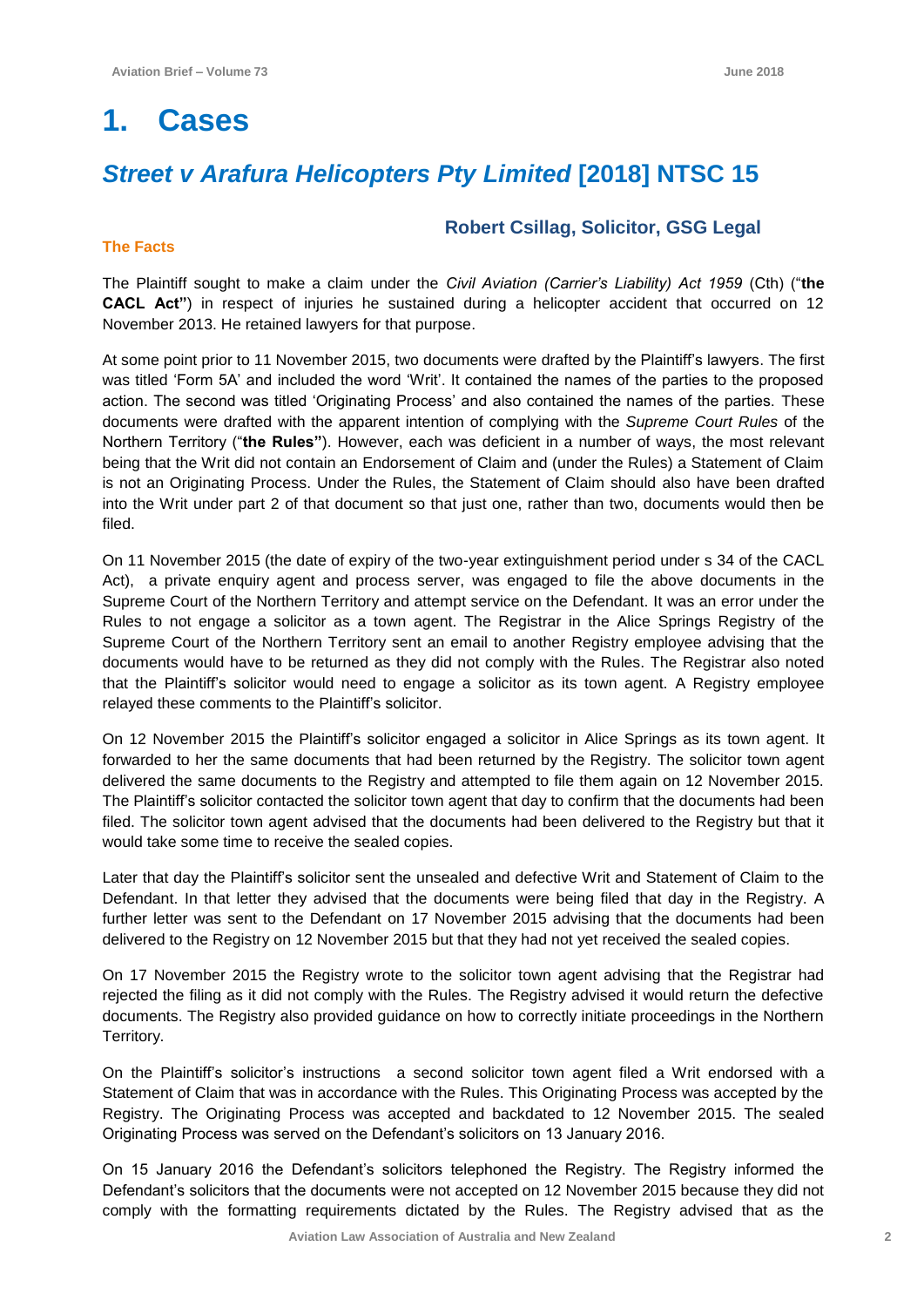formatting issue had been corrected the Registrar had backdated the document to 12 November 2015. The Registry advised the Defendant's solicitors that the Registrar had a discretion to backdate the filing of documents and had decided to do so on this occasion.

#### **The Court's Decision**

Southwood J in the Supreme Court of the Northern Territory considered that 'an action' could only be commenced when the appropriate steps had been taken to invoke the jurisdiction, power and authority of the Court to grant some relief or remedy.

The Rules provide that a proceeding should be commenced by Writ or Originating Motion. The Rules also contained very specific rules for the format and filing requirements in respect of those documents and further provide that a document received in a Registry is not filed until it is accepted by the Proper Officer of the Court.

Southwood J noted that despite this there are ways in which a defective or irregular Originating Process might be used as a placeholder until a duly prepared copy is made available to the Registry.

Under Section 49 of the *Supreme Court* Act a Registrar may exercise and perform all of the powers and functions of an Associate Judge. Noting this the Registrar could have made an order under Rule 27.06(2)(b) that the party responsible for filing an irregular Originating Process would not be entitled to rely on it in any manner in the proceeding until a document which is duly prepared is made available.

If such an order was made the proceeding would have commenced on the date the original defective document was received by the Registry. No such order was made.

Section 34 of the CACL Act imposes a condition (which is of the essence) that an action be brought within two years of the stipulated event. The burden of proving that a proceeding was brought within the time prescribed is on the Plaintiff.

Southwood J considered that the critical question was on what date was the jurisdiction of the Supreme Court of the Northern Territory invoked. His Honour considered that this question could only be determined by reference to what the Rules provide.

The Rules clearly provide that the jurisdiction of the Court is only invoked when a Writ is delivered to the Registry and accepted by a Proper Officer of the Court. This occurred only on 18 December 2015 when the second solicitor town agent filed the Writ which was in accordance with the rules. None of the documents were previously accepted by the Registrar.

Even though the Registry had a practice of backdating Originating Processes there was no power for them to do so.

In the circumstances his Honour found that the Plaintiff's claim was extinguished by the operation of Section 34 of the CACL Act.

#### **Comments**

His Honour's decision highlights the importance of observing the rules of the jurisdiction in which proceedings are being commenced. In the usual course an action will not have commenced until the Court's jurisdiction has properly been invoked. Practitioners should be aware of the applicable deadlines for extinguishment of their client's claims and allow themselves sufficient time to address any issues that might arise when invoking the Court's jurisdiction.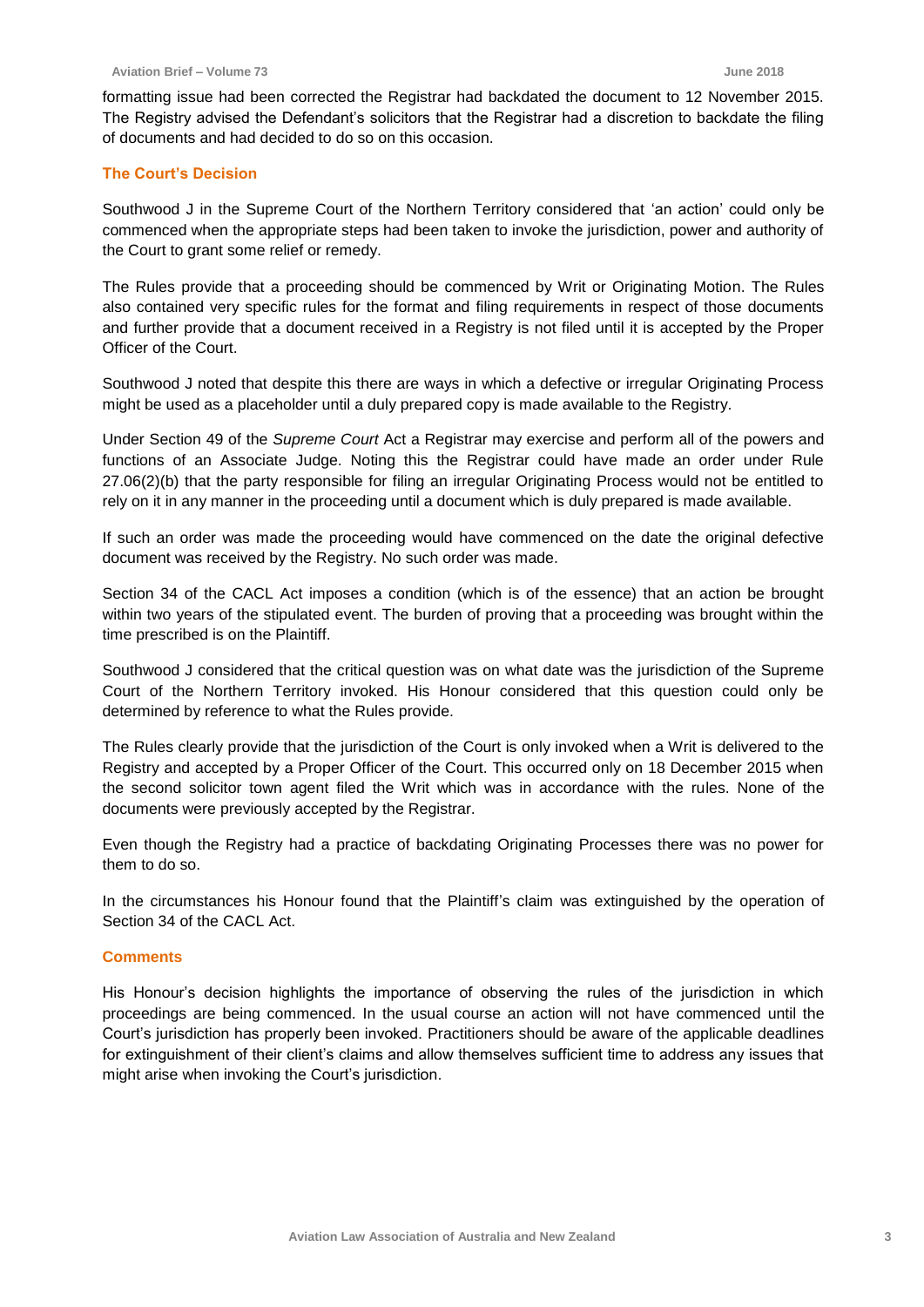## **Hevilift Limited v Tower [2018] QCA 89**

### **Shannon O'Hara, Senior Associate, Carter Newell**

On 11 May 2018, the QLD Court of Appeal dismissed an Appeal by Hevilift Ltd (**Hevilift**) against the decision<sup>1</sup> of Supreme Court, Justice James Henry's ruling that Hevilift was responsible for a helicopter crash in the Highlands of Papua New Guinea in April 2006 which resulted in the death of three mine workers and seriously injured another three workers and the pilot, Bruce Towers (**Towers**).

#### **Background**

Towers was employed by Hevilift as a pilot to transport mine workers between highland camp sites.

Late in the afternoon of 20 April 2006, Towers was in command of a helicopter on approach to one of the mine camps; the helicopter was equipped for VFR flight only. Towers was reportedly advised by the mine's aviation coordinator in the area of approaching cloud, to which Towers responded by confirming he would assess accessibility and visibility. Moments later, and upon final approach to the camp site, Towers encountered extraordinarily fast moving / developing cloud or fog and this reportedly enveloped the helicopter. In response, Towers allegedly tried to fly the helicopter by visual reference to the treetops for guidance, keeping the helicopter under control and level, and attempting to go as slowly as possible; within approximately 30 seconds however, the helicopter struck a tree and crashed.

#### **Trial**

 $\overline{a}$ 

Following the accident, Towers commenced proceedings against Hevilift for damages for negligence and breach of contract, Towers alleged his employer, Hevilift owed him the following duties of care:

- 1. to investigate and ascertain the risks posed to its pilots by local weather conditions and patterns and to have safe work systems which managed those risks; and
- 2. to warn Towers of the phenomenon of fast formation of cloud at the time of day and locale in question at an out of the ordinary speed and the consequential risk of inadvertent IMC, and

either:

- 3. to monitor weather in the region of the mine camp and prohibit flight into it by Hevilift's pilots and divert them to a safe area when prescribed conditions were forecast or present in the vicinity in the later afternoon, particularly where the aircraft being operated were not IFR equipped; or
- 4. in the alternative, for Hevilift to equip its helicopters with IFR instruments and to train its pilots in the use of such equipment in an emergency, such as to give the respondent a chance of escaping the otherwise likely fatal consequences of inadvertent IMC.

In relation to the duties alleged in paragraphs 1 and 2 above, the Trial Judge agreed with Towers finding there was no evidence of Hevilift having investigated the risks posed to its pilots by local weather conditions or any systematic approach to managing the meteorological phenomenon. Additionally, the Trial Judge found that Hevilift had breached its duty of care to Towers by failing to warn him of the meteorological phenomenon of fast moving / developing cloud or fog in the area and concluded that had Towers been warned of the risk, then upon learning of cloud / fog in the area, he would not have elected to continue toward the camp to assess the visibility and would have instead proceeded directly to an alternative camp.

With respect to the duty alleged in paragraph 3 above, the Trial Judge concluded there was no system of monitoring, flight prohibition and diversion, but that such a system could have easily been adopted. Furthermore, the Trial Judge found that if such a system had been in place, Towers would have complied

**Aviation Law Association of Australia and New Zealand <sup>4</sup>**  $^1$  Towers v Hevilift Ltd & Anor [2016] QSC 267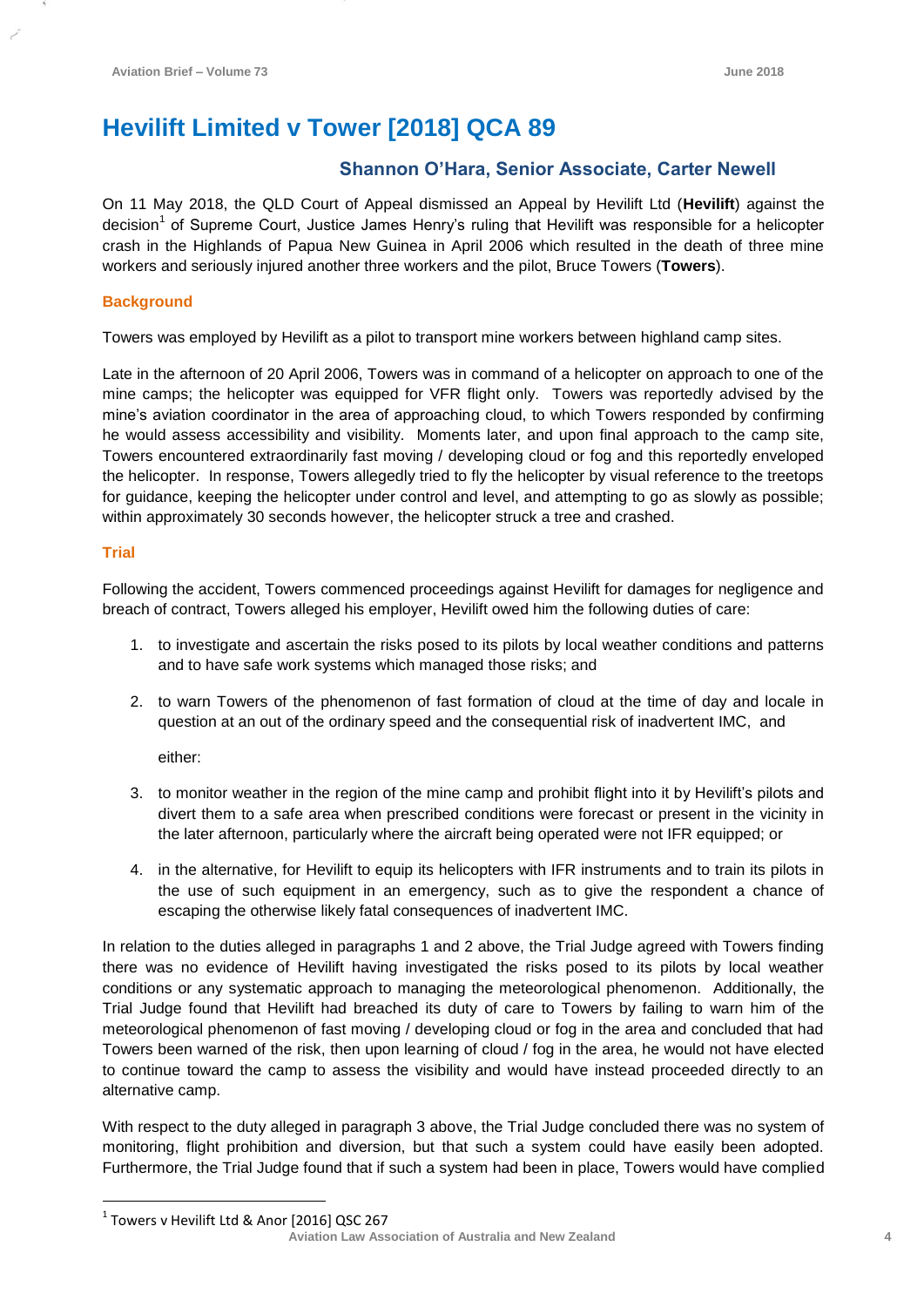**Aviation Brief – Volume 73 June 2018** with it (including any prohibition / diversion instructions) with the result the crash would not have occurred.

Finally with respect to the duty in paragraph 4, the Trial Judge found the failure by Hevilift to equip the helicopter with IFR instruments / equipment was also a breach of its duty of care. However, in analysing the evidence, the Trial Judge was not satisfied that Towers' qualifications and ability in IFR flight would have avoided him crashing the helicopter even if the helicopter had been so equipped and he had been appropriately trained in the use of IFR instruments / equipment.

#### **Appeal**

Numerous grounds of appeal were raised in this matter challenging the Trial Judge's findings in respect of the various findings of fact, the existence of a duty of care and breach of duty by Hevilift. In unanimously dismissing Hevilift's appeal, the Court of Appeal comprehensively addressed each of the matters in issue and these are addressed in turn below.

#### **Grounds of Appeal - Findings of Fact**

The Trial Judge's findings of fact about the circumstances in which the helicopter crashed and the cause of the crash were challenged as follows:

- 1. the Primary Judge erred in accepting evidence from a meteorologist (who had never been to PNG) as to the speed of formation of cloud in the Southern Highlands of PNG, over the evidence of pilots experienced in flying in PNG;
- 2. the Primary Judge erred in concluding:
	- a. Towers was unaware that the cloud could move rapidly, where Towers had himself accepted that he was so aware; and
	- b. Towers ordinary experience of cloud in the area at the subject time was that it appeared slow moving in circumstances where Towers had accepted other evidence presented at the trial indicating that on a previous flight piloted by Towers, the cloud was moving incredibly quickly;
- 3. The Primary Judge erred in fact in finding that as Towers proceeded in the helicopter toward the helipad toward the mine camp:
	- a. cloud formed extremely rapidly within [the helicopter's flight path] enveloping the helicopter suddenly; and
	- b. cloud formed with out of [sic] the ordinary speed in the air in which the helicopter was flying, surrounding the helicopter, as if instantaneously;

in circumstances where:

- c. the evidence at trial was that cloud formation was not instantaneous, but rather could take minutes to form; and
- d. the helicopter was being flown at approximately 30 to 35 knots, and was able to travel faster than the rate at which cloud could form in its immediate flight path.

The Court of Appeal disagreed with Hevilift, finding that in respect of each matter, the Trial Judge's conclusions were supported by the evidence (and the Trial Judge's careful and detailed reasons for judgement) and as such did not supply the Court of Appeal with a substantial basis for setting aside the Trial Judge's findings. Indeed the Court of Appeal noted that the Primary Judge's findings of fact were neither glaringly improbable nor contradicted by any incontrovertible evidence and that no other ground had been articulated that might justify the Court in setting them aside.

In making the above findings and comments, the Court of Appeal emphasised this case was one in which the advantage of the Trial Judge in seeing and hearing the evidence unfold at trial was particularly significant, and confirmed it was not persuaded that the Trial Judge had misused that advantage or made any finding that lacked reasonable support in apparently credible and reliable evidence.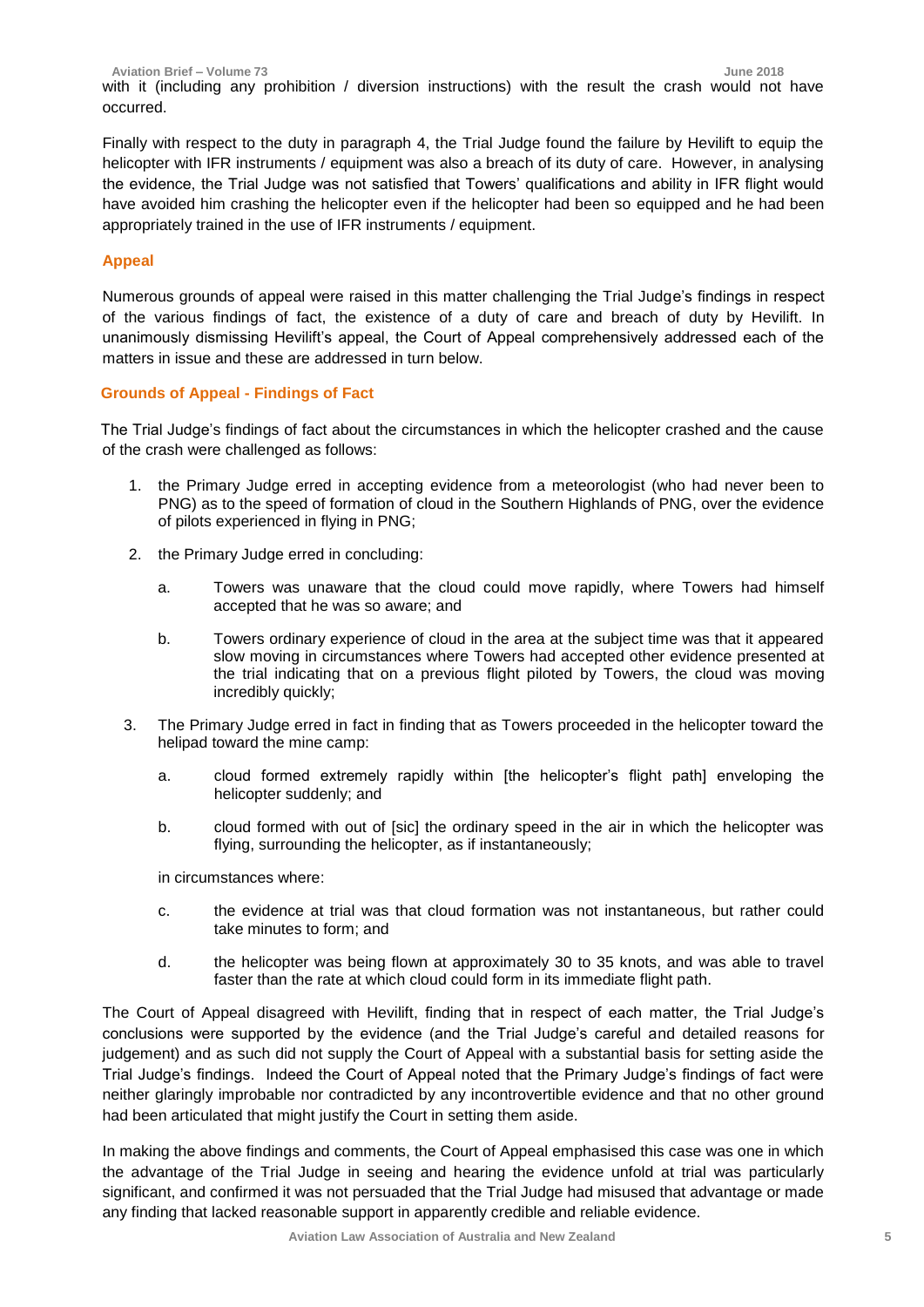Hevilift also challenged the Trial Judge's findings in regards to the duty of care owed by Hevilift to Towers on four grounds, the Trial Judge erred:

- 1. in law in failing to accurately or at all identify the duty of care owed by Hevilift to Towers by failing to take into account the contract of employment between the parties and the PNG Civil Aviation Rules;
- 2. in finding Hevilift should have investigated and ascertained risks posed to pilots by local weather conditions and patterns and implemented work systems to safely manage that risk when such an allegation of negligence was not brought by Towers;
- 3. in concluding Hevilift did not implement a local regime for monitoring weather in the area of the subject camp in the absence of such a case being brought by Towers against Hevilift and on the evidence; and
- 4. in finding Hevilift ought to have directed the prohibition of the flight and the diversion to a safe landing area, contrary to the requirements of the PNG Civil Aviation Rules.

The Court of Appeal noted that the effect of the argument in respect of items 2 and 3 above, was that Hevilift was denied procedural fairness in relation to the Trial Judge's conclusions that the duty of care owed by Hevilift to Towers included a duty to investigate and ascertain the risks posed to its pilots by local weather conditions and patterns and to have safe work systems which managed those risks.

The Court of Appeal expressly rejected this ground, finding instead that the duty found by the Trial Judge in respect of item 2, was implicit in the breaches alleged and pleaded by Towers and further, that the issues raised in respect of item 2, were in the Court of Appeal's view clearly litigated by both parties during the course of the trial. The Court of Appeal observed that Hevilift did not argue that it insisted at the trial upon a strict construction of the pleadings, that it did not participate in the litigation of the issues now the subject of complaint in item 2, or that it might have adduced other evidence if the pleadings had been more clearly expressed.

With respect to item 3, the Court accepted Hevilift's submission that Towers did not bring a case that Hevilift failed to implement proper weather monitoring in the region of the mine camp and that the primary judgement in this regard was not justifiable with reference to a breach of that alleged duty, however also concluded that the Trial Judge's finding did not 'falsify the judgement', because no error had been identified in the findings and that those findings established that the breach of duty was an independent cause of the crash and Tower's consequential injuries.

Appeal Grounds 1 and 4 above were also rejected. In that regard, the Court of Appeal said that 'the question of whether there is a duty of care, and if so, what its scope and content are, must be determined by reference to what is reasonably foreseeable and the salient features of the relationship between the plaintiff and the defendant. The salient features include relevant obligations the parties owe each other under the employment contract and relevant statutory obligations.

The Court of Appeal concluded that the Trial Judge undertook such an analysis, including by reference to each of the matters which Hevilift argued were salient features of the parties' relationship, but in particular with regards to the acknowledgments and warranties provided for in Towers' contract of employment. Additionally, on the issue of inconsistency between the obligations incorporated into the employment contract and the aviation regulations, the Court of Appeal said it would not construe the aviation rules as being inconsistent with a duty of care by Hevilift to warn Towers of the existence of meteorological phenomenon creating a serious risk to aviation safety, of which the employer was, or should have been, aware and of which Towers was reasonably unaware.

 **Aviation Law Association of Australia and New Zealand <sup>6</sup>** The Court of Appeal acknowledged that the aviation rules impose 'very important responsibilities upon pilots, but the rules themselves reveal that responsibilities for the supply of relevant information, including meteorological information, are also imposed on others, including those who, like the appellant [Hevilift], conduct commercial air operations. On that basis, the Court of Appeal found Hevilift's characterisation of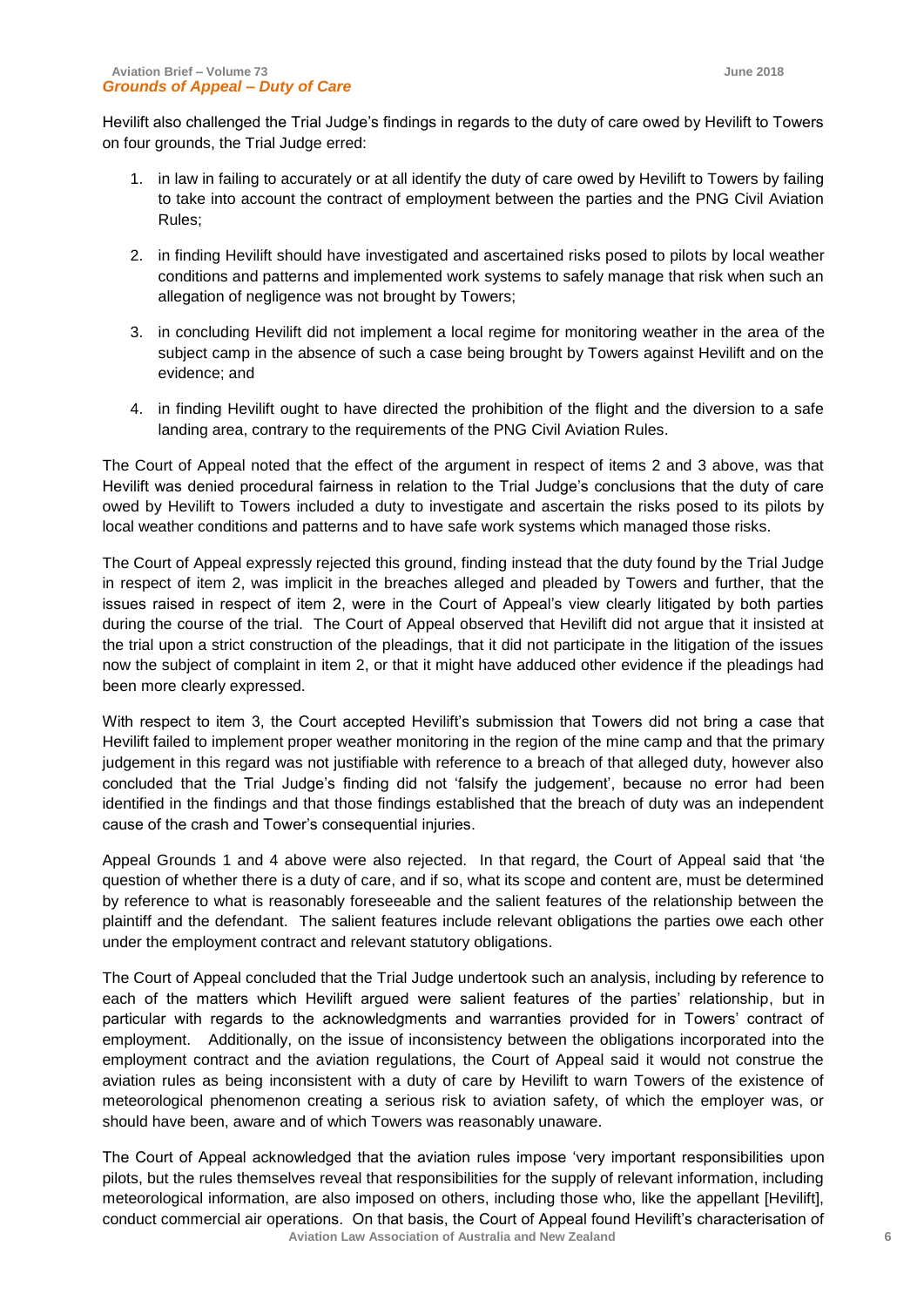the rules, i.e. that the pilot has primary responsibility for the safety of passengers', is not inconsistent with the employment relationship imposing upon Hevilift a duty of care to ensure that the pilot in command is informed about meteorological phenomenon and associated risks, of which Hevilift was, or should have been, aware and that the pilot might be reasonably aware.

#### **Grounds of Appeal – Breach of Duty**

The following four grounds of appeal were raised by Hevilift and considered by the Court of Appeal in respect of the Trial Judge's findings in regards to breach of duty, the Primary Judge erred:

- 1. in concluding Hevilift has breached the duty of care;
- 2. in fact, finding Towers was not told he could be enveloped in cloud in the way he was on 20 April 2006 when his own evidence was directly contrary;
- 3. in finding a breach of duty against Hevilift in the absence of evidence as to a safe alternative system of work; and
- 4. in concluding Hevilift did not implement a local regime for monitoring weather in the region of the mine camp, in the absence of such a case being brought by Towers against Hevilift and in the face of the evidence.

Hevilift conceded, and the Court of Appeal acknowledged, that the general contention in item 1 above added nothing to the other three grounds which themselves identified suggested errors in the Trial Judge's finding that Hevilift had breached its duty of care.

The Court of Appeal rejected item 2 above, noting that Hevilift's argument in this regard was inconsistent with Hevilift's primary case that there was no such phenomenon. The Court of Appeal said that the finding of a breach of duty to warn was not vulnerable to challenge. It noted the conclusion reflected Tower's evidence, and Hevilift did not adduce any evidence, that the training provided to Tower included any warning that cloud could form out of the ordinary speed in the late afternoon in the region where he would be working.

Hevilift did not support item 3 above with argument, but the Court of Appeal noted it seemed self-evident that minimal difficulty and expense would have been involved in Hevilift fulfilling the duties of care alleged by Towers.

Finally, with respect to item 4 above, the Court of Appeal noted its previous finding that Towers did not bring a case that Hevilift did not implement a local regime for monitoring weather in the region of the mine camp; on that basis that aspect of the Trial Judge's findings were treated accordingly.

#### **Comments**

It is apparent from the Court of Appeal judgement that the importance of expert evidence in aviation cases cannot be understated. Parties should also ensure that technical evidence which properly responds to an opposing party's evidence be produced for consideration by the Court. This is particularly the case with complex aviation matters, as these claims require technical expertise and specialist skills to address the key issues in dispute.

It was also evident that the Court of Appeal was not willing to disturb the Trial Judge's findings of fact in circumstances where it did not have the opportunity to see firsthand the delivery of technical and other evidence in the matter. Parties ought to carefully consider this when considering an appeal based principally on factual findings.

Finally, and perhaps most relevant for aviation operators, is the fact that this case emphasises the rigorous duties of care owed by an employer to its employees, notwithstanding the specialist technical training and expertise of pilots, and particularly when those employees are engaged in flight operations in complex operational environments.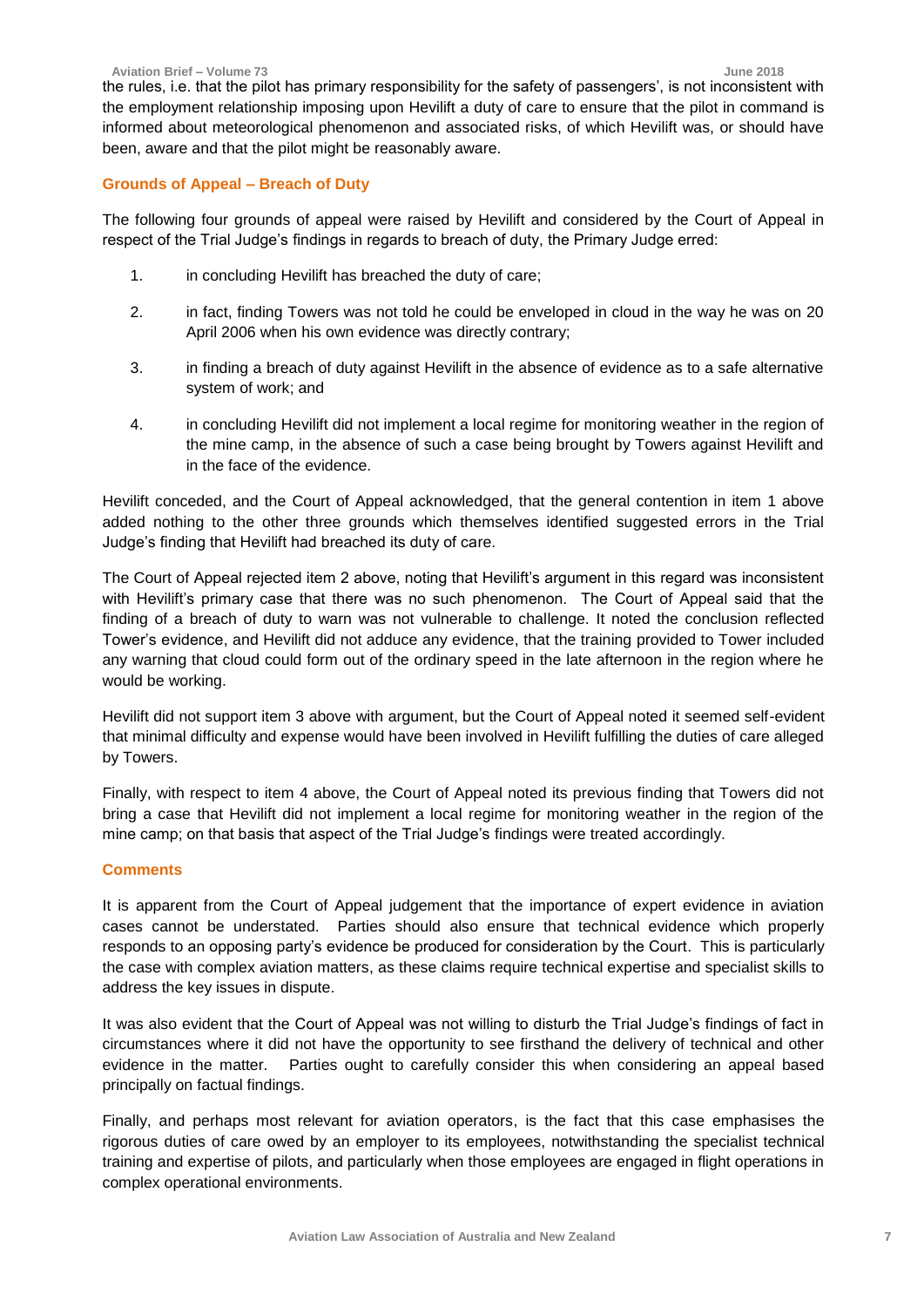### **IN BRIEF**

## *WIAL v NZALPA & Anor; Director of Civil Aviation v NZALPA & Anor [2017] NZSC 199*

- By Richard McCabe of Counsel

#### **Background**

In 2015, Wellington International Airport Limited (**WIAL**) sought approval from the Director of the Civil Aviation Authority of New Zealand (**DCA**) to extend its runway. The primary reason for the proposed runway extension was to enable large aircraft to operate there.

WIAL's proposal provided for Runway End Safety Areas (**RESA**) of 90 meters rather than the required 240 meters on the grounds of cost, supported by a cost-benefit analysis. The DCA gave approval.

The New Zealand Air Line Pilots Association Inc (**NZALPA**) challenged the scope of the DCA's authority to approve a RESA of less than 240 metres, by way of judicial review. NZALPA's case turned particularly on the requirements in:

- Rule 139.51(c) of the Civil Aviation Rules that RESA must be "acceptable" to the DCA;
- Appendix A.1 of those Rules that RESA must "if practicable" extend for a distance of at least 240 metres.

In the first instance, NZALPA was unsuccessful in the High Court and appealed to the Court of Appeal. The Court of Appeal held in February 2017 that the DCA had made several errors of law in his decision and set it aside *(NZALPA v DCA CAA* & *anor* [2017] NZCA 27).

Both the DCA and WIAL appealed the Court of Appeal's decision to the Supreme Court. To all intents and purposes, the appeals were treated by the Supreme Court as a single proceeding.

#### **Summary of Decision**

The DCA and WIAL appeals were unsuccessful. The Supreme Court held that the DCA had made two legal errors in his decision:

- 1. He had based his decision as to what was "practicable" solely on a cost-benefit analysis; and
- 2. He had adopted the wrong starting point for his decision by focusing on WIAL's proposal rather than the requirements of the Act and in not turning his mind to EMAS (a collapsible concrete arrestor system)

because it was not part of WIAL's proposal.

The DCA's decision was therefore set aside. The Court noted that WIAL's latest proposal for an extension of 355 metres will in any event require a further decision from the DCA. The Court directed the DCA to consider any new application from WIAL in light of the reasoning in the judgment.

The key elements of the Court's reasoning that the DCA will need to consider are:

- 1. The DCA is responsible for determining whether RESA are acceptable. His role is not simply reactive; he has a more active regulatory role, which may involve the active identification of alternatives to what the airport operator has proposed.
- 2. The starting point for the DCA's decision must be the requirements of Appendix A.1 of the Rules, not what the airport operator proposes.
- 3. Under Appendix A.1 the starting point is a RESA of at least 240 metres if practicable. If a RESA of that length is impracticable the DCA must consider whether a length between 240 metres and 90 metres is practicable. Only if it is not is a 90 metre RESA acceptable.
- 4. What is "practicable" is not assessed solely by balancing the costs against the safety benefits. Nor does it mean what is "feasible" or "actually capable of being constructed".
- 5. A cost-benefit analysis may provide assistance to the DCA in reaching a determination as to what RESA is acceptable, but a cost benefit analysis is an incomplete tool.
- 6. The assessment of what is "practicable" must take account of the particular context of Appendix A.1 and the statutory framework of the Civil Aviation Act 1990. That includes the Act's purpose of promoting aviation safety. The DCA must consider whether safety can be improved when making his decision.
- 7. What is "practicable" will also depend on the particular circumstances of the particular airport, including any proposed extension to the runway. It may be practicable to require a longer RESA as part of a larger project to enhance the capacity of the airport by lengthening the runway. The additional benefit accruing to an airport operator from a longer runway may mean that a longer RESA is "practicable" in those circumstances.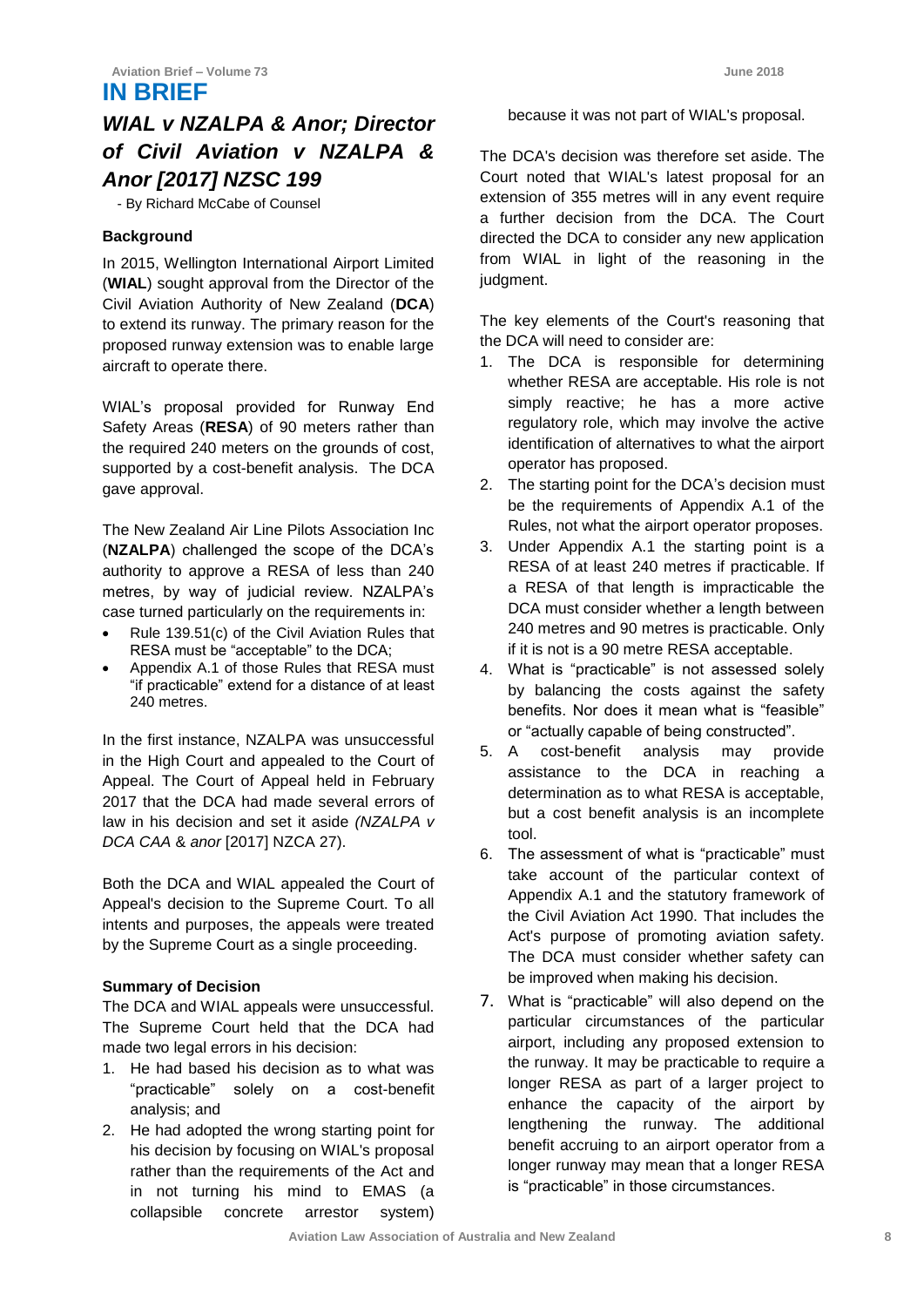## *Amber Aviation Academy Pty Ltd v Dmitry Agarev [2018] FWCFB 1066*

- By Morgan Moroney, Sparke Helmore

#### **Facts**

Mr Dmitry Agarev was employed by Amber Aviation Academy Pty Ltd (**Amber Aviation**) until his employment was summarily terminated. Mr Agarev made an application to the Fair Work Commission seeking remedy for unfair dismissal against Amber Aviation. Amber Aviation sought to resist the application on the basis that it was a small business and the dismissal was consistent with the Small Business Fair Dismissal Code (**Code**).

#### **Events Leading to the Dismissal**

Mr Agarev was involved in the following safety incidents in the lead up to his dismissal (other incidents he was involved in are not relevant for present purposes):

- 1. Mr Agarev deleted from a whiteboard certain data relating to maintenance schedules and aircraft operations. This amounted to the following breach: '*leaving the aircraft status board blank and proceeding to change an approved system without formal change request or approval'.*
- 2. Mr Agarev was ill and obtained a medical certificate, and was then absent for 5 days. He did not disclose the nature of his condition. However, Mr Agarev had been suffering from stress, which if disclosed would have meant he was not assigned to active flight duties immediately on his return.
- 3. Mr Agarev was booked to undertake a three-hour training flight with a student. This required a flight plan involving the aircraft landing at Essendon Airport at least 10 minutes before last light. Mr Agarev did not confirm the end of daylight in the plan. He ultimately had insufficient time to return to Essendon Airport before last light and was forced to land at another airport south west of Melbourne. When the plane landed, it had only ten litres of fuel left, which is below the fuel reserves required by CASA regulations and company policy.

#### **The Dismissal**

A meeting was held between Mr Agarev and Amber Aviation's CEO Mr Naidu where the allegations about the breaches of policy arising from the flight plan incident and the fuel incident were put to Mr Agarev. Mr Naidu also put to Mr Agarev all other allegations. At the conclusion of the meeting, Mr Naidu stated there were 'a number of things of great concern here', and that he had to ensure that everyone operates with a 'safety mandate'. He then summarily dismissed Mr Agarev.

#### **The Code**

There are two steps required to determine whether an employer satisfies the Code in respect of the immediate dismissal of an employee. First, did the employer have a belief that the employee's conduct was sufficiently serious to justify immediate dismissal? Secondly, was this belief held on reasonable grounds? The second element incorporates the concept that the employer has carried out a reasonable investigation into the matter. It is not necessary to determine whether the employer was correct in the belief that it held.

#### **The Decision**

The Commission found that Mr Naidu could not reasonably have formed the view that Mr Agarev breached safety policies on more than one occasion. Accordingly the Commission was not satisfied that there was any reasonable basis for Mr Naidu to have formed the view that he did in relation to Mr Agarev's approach to safety or his safety record.

The Fair Work Commission held the dismissal without notice was harsh. There was no evidence that Mr Agarev's conduct in failing to check end of light was wilful or deliberate or that his conduct caused a serious and imminent risk to anyone's health or safety or the reputation, viability or profitability of the business.

The Commission did accept that there was a valid reason for Mr Agarev's dismissal and Mr Agarev was afforded procedural fairness. However, the failure to give Mr Agarev notice of dismissal was found to be harsh and meant that the dismissal was unfair.

Amber Aviation was ordered to pay Mr Agarev a sum referable to his notice period.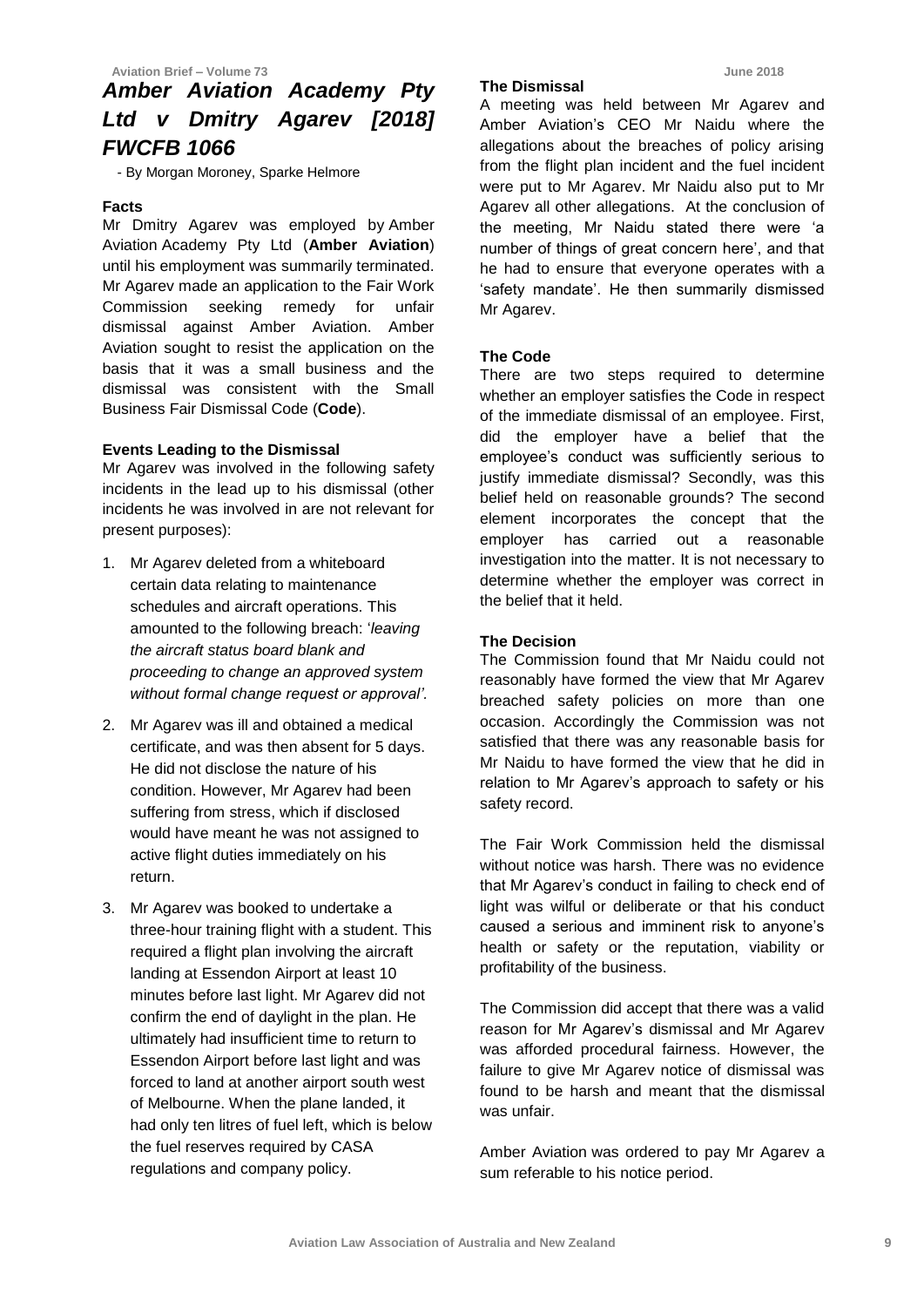#### **Aviation Brief – Volume 73 June 2018**

## *Pascoe and CASA (Freedom of Information) [2018] AATA 1273*

- By Melissa Dever, Sparke Helmore

**When can a third party access information provided to the Civil Aviation Safety Authority (CASA) under the** *Freedom of Information Act 1982***?: A review of CASA's decision to withhold requested information under the Freedom of Information Act.** 

Mr Pascoe made complaints about an individual to the Civil Aviation Safety Authority (CASA). In November 2015, to satisfy himself that the complaint was adequately addressed, Mr Pascoe applied to CASA for access to all documentation and correspondence concerning these complaints and CASA's subsequent investigation under the *Freedom of Information Act 1982* (FOI Act). In May 2016, CASA provided Mr Pascoe with access to most of the requested documents, however, refused access to 10 documents on the basis of the legal professional privilege exemption (s 42), the certain operations of agencies exemption (s 47E(d)) and the personal privacy exemption (s 47F) contained in the FOI Act.

Mr Pascoe's application to the Tribunal sought a review of the decision to withhold these documents.

#### **Decision**

The Tribunal found that each exemption had been properly applied and upheld the decision to refuse access to the 10 remaining documents.

In providing its reasons, the Tribunal considered each category of exemption in turn and made the following comments about the requirements for establishing each exemption:

1. Legal Professional Privilege (**LPP**)

The Tribunal relied upon *Waterford v Commonwealth* (1987) 163 CLR 54 for the authority that "the test for common law legal professional privilege does not exclude government lawyers advising or acting in litigation for government".

In addition to the 'dominant purpose test', the Court in Waterford held that for government lawyers to assert LPP, there "must be a professional relationship which

secures to the advice an independent character notwithstanding the employment" and this will be a question of fact.

2. Certain Operations of Agencies

Section 47E(d) states that a document is conditionally exempt from disclosure if its disclosure would, or could reasonably be expected to, "have a substantial adverse effect on the proper and efficient conduct of the operations of an agency".

CASA's evidence noted the following:

- CASA relies on informants within the Aviation industry to report unsafe and unlawful practices;
- disclosure would remove informant anonymity, making potential informants reluctant to report safety breaches for fear of personal repercussions; and
- the full and frank cooperation of the subjects of complaints during investigations would diminish for fear these records would become publicly available.

The Tribunal accepted that CASA is primarily concerned with safety and releasing such information under the FOI Act would adversely affect their ability to perform this role.

3. Personal Information Exemption

The release of personal information not publicly available, or solely regarding an individual's commercial and professional affairs, without consent and especially when volunteered to assist CASA with its investigations, is protected by this exemption.

The Tribunal held the above reasoning for exemptions two and three also satisfied the requirement that it be in the public interest to apply these exemptions to ensure CASA's effectiveness continues.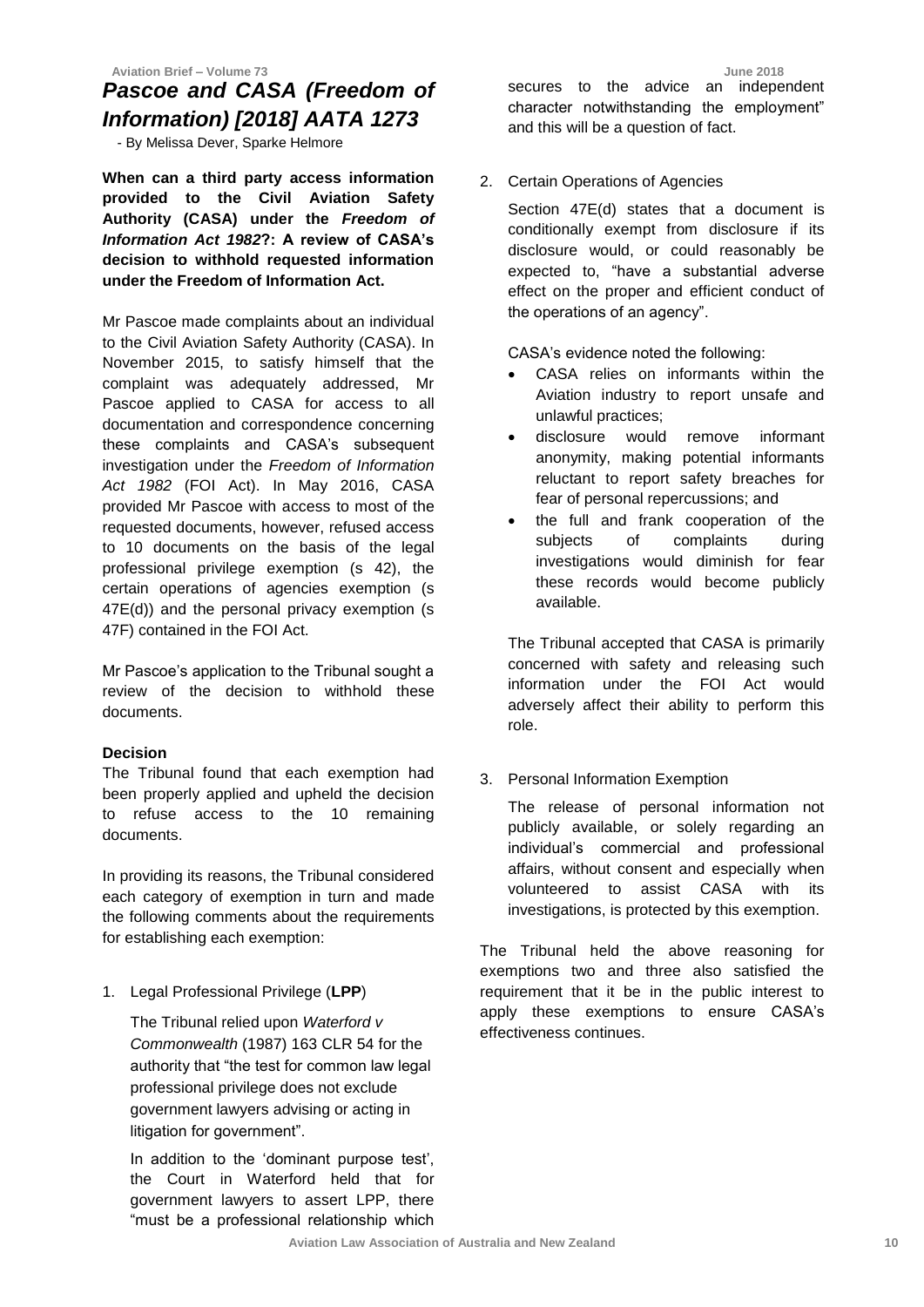## **2. Government update**

## **CASA's Review of aviation safety regulation of remotely piloted aircraft systems**

#### **Michael Nas, Associate Principal, Bennett +Co**

The release of CASA's Drone Safety Review in May this year marks an inflection point in the development and regulation of commercial drones.<sup>2</sup> It follows a period of enormous growth in the sector and is CASA's first opportunity to take stock since CASA implemented its overhaul of Part 101 of the *Civil Aviation Safety Regulations 1998* (Cth) (**CASRs**) in late 2016. This short article outlines the key outcomes of CASA's Review, and considers the possible implications for the commercial drone sector.

The 2016 changes introduced new legal concepts and terminology, including the 'sub-2kg' rule, the 'landholder' rule and the 'excluded' category. $3$  They added to the already-rich lexicon surrounding drones, also known as remotely piloted aircraft systems (**RPAS**) and unmanned aircraft systems (**UAS**).

The commercial drone sector has changed in many ways in the two years since the 'excluded' categories of operations were implemented. Today, drones are being used for genuine commercial purposes, from asset inspection (power-lines, infrastructure, and agriculture) to coastal surveillance, and all manner of things in between. It is not possible to prescribe the number of possible applications – they are essentially limitless.<sup>4</sup>

Predictions for the commercial drones of tomorrow are even more impressive. With an emerging global market estimated to be worth \$127b according to a recent study by PWC,<sup>5</sup> drones now represent real business. This has caught the attention of established management consultants such as McKinsey<sup>6</sup> and Boston Consulting Group,<sup>7</sup> confirming this is an area of significant commercial interest. Australia is wellplaced to take advantage of this technology.<sup>8</sup>

The opportunities inherent in drone technologies are also accompanied by certain challenges, the most 'pressing, pervasive and persistent' of which (according to CASA) relates to safety and the management of risks to people and property on the ground and in the air. Many of these challenges stem from the unique nature and capabilities of drone technologies. These capabilities were recently highlighted by *Time*  magazine in its special report entitled 'The Drone Age', where nearly 1000 drones were used to simulate an image of the magazine's front cover.<sup>9</sup>

CASA's Review is therefore both reflective and prospective, outlining the current state of play for drone

See CASA, *Advisory Circular* 'AC 101-10 Remotely piloted aircraft systems - operation of excluded RPA (other than model aircraft)'. <sup>4</sup> Australian Aerospace Industry Forum, 'Recommendations of the Australian Aerospace Industry Forum Sub-Committee on Unmanned Aircraft Systems Certification and Regulation for Routine Access of Small UAS to Class G Airspace' (Recommendation Paper,

(https://www.bcg.com/publications/2017/engineered-products-infrastructure-machinery-components-drones-go-work.aspx). <sup>8</sup> See Australian Centre for Robotic Vision, 'A Robotics Roadmap for Australia 2018' ( https://www.roboticvision.org/wp-

content/uploads/Robotics-Roadmap\_FULL-DOCUMENT.pdf)<br>9 http://time.com/langform/time.the.drape.com/ http://time.com/longform/time-the-drone-age/

 $\overline{a}$  $2$  See CASA, 'Review of aviation safety regulation of remotely piloted systems' (2018) (https://www.casa.gov.au/aircraft/standardpage/drone-safety-review).

Australian Aerospace Industry Forum, November 2010), 2. <sup>5</sup> Mazur, Michal, 'The drone revolution is disrupting industries ranging from agriculture to filmmaking' (https://www.pwc.pl/en/publikacje/2016/clarity-from-above.html)

<sup>6</sup> Cohn, Pamela, Green, Alastair, Langstaff, Meridith and Melanie Roller, 'Commercial Drones are here: The future of unmanned aerial systems', December 2017 (https://www.mckinsey.com/industries/capital-projects-and-infrastructure/our-insights/commercial-dronesare-here-the-future-of-unmanned-aerial-systems/)

<sup>7</sup> [Amoukteh,](https://www.bcg.com/about/people/experts/alexandre-amoukteh.aspx) Alexandre, Janda, Joel and Justin Vincent 'Drones Go to Work', 10 April 2017

**Aviation Law Association of Australia and New Zealand <sup>11</sup>**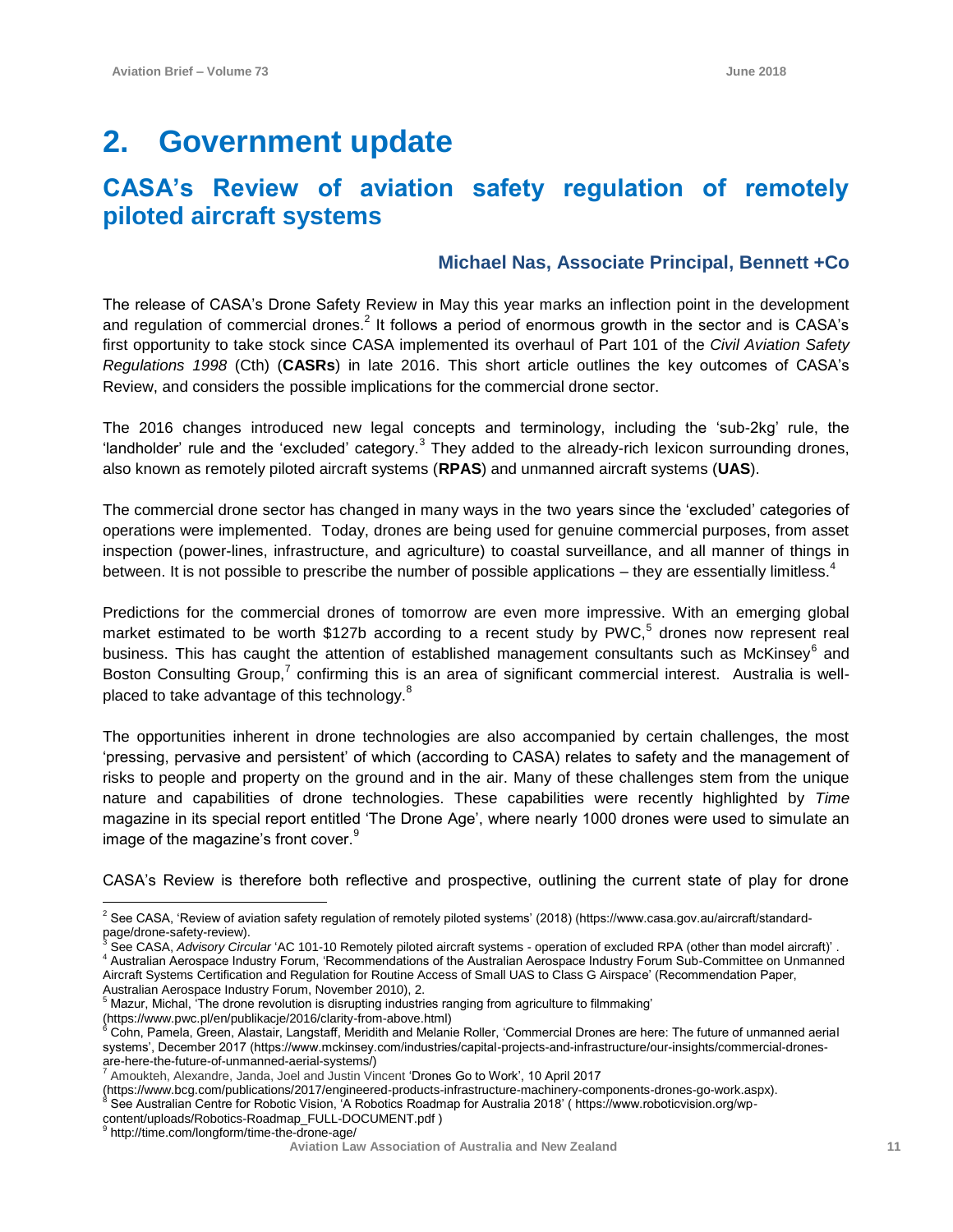regulation and operations, and foreshadowing areas of future regulatory work.

#### **CASA'S Review in Context**

In CASA's own words, 'few developments in the history of civil aviation have given rise to the number and complexity of challenges that have been generated by the emergence and proliferation of remotely piloted aircraft...'.<sup>10</sup> These challenges are numerous and varied: maintenance of the safety of the aviation system of course takes primacy, but there are numerous other challenges, including social, economic, political and legal, involved in the integration of drones into the aviation system.<sup>11</sup>

Whilst technology has steamed ahead in recent years, the law has often struggled to keep pace. This has not always been the case for drones: in 2002, Australia became the first country in the world to promulgate substantive drone regulations, in the form of Part 101 of the CASRs. Around that time, the drone industry was in its infancy, there being then only a handful of manufacturers and operators, and with the industry largely being focused on medium-sized fixed wing drones such as the Australian-designed Aerosonde. This trend continued through the early 2000s as drone expertise within the military supplied a stream of new developments and applications for drones to the civil/commercial sector.

With continued miniaturisation and the increasing sophistication of components and sensors, the advent of the quad-rotor commercial-use drone signified a sea-change in the industry. With such capabilities now available to a broader range of participants, utilising "aircraft" traditionally foreign to the aviation industry, the need for regulatory change became an item of more pressing, global significance.

By 2015 there were approximately 2,000 remote pilot licenses (RePLs) on issue in Australia.<sup>12</sup> By 2016 the figure had reached in excess of 4,000.<sup>13</sup> In July 2017 there were reportedly nearly 6,000 licenses on issue, and at the time of writing the number is now in excess of 7,300.<sup>14</sup>

There are also now in excess of 1,200 operator certificates (**ReOCs**) issued to entities operating drones. Significantly, that number now *exceeds* the number of holders of Air Operator's Certificates issued to operators of conventional manned aircraft.<sup>15</sup> In addition, there have been over 10,000 online notifications from commercial RPAS operators intending to undertake commercial operations in accordance with the standard operating conditions forming part of the amendments released in September 2016.<sup>16</sup> Practical, commercial applications have also emerged in Australia, such as Google's Project Wing, which commenced trials of supply deliveries by drones to residents of Royalla, on the border of the ACT and NSW, in 2017.

The activity in the drone sector prompted the Minister of Infrastructure and Transport to request CASA undertake a review of the regulatory environment following the amendments to Part 101 in 2016 to ensure the effectiveness of the present regulatory approach towards drones.<sup>17</sup>

#### **Outline of Review**

In conducting its review, CASA first published a discussion paper in August 2017 setting out the issues for

 $\overline{a}$ <sup>10</sup> CASA Review, 6

<sup>11</sup> Clothier and Walker identify technical, operational, economic, political and social differences in Reece A Clothier and Rodney A Walker, 'The Safety Risk Management of Unmanned Aircraft Systems' in Kimon P Valavanis and George J Vachtsevanos (eds), Handbook of Unmanned Aerial Vehicles (Springer Science & Business Media BV, 2014) 2229, 33

<sup>&</sup>lt;sup>12</sup> CASA Review, 19.

<sup>13</sup> CASA Review, 19.

<sup>14</sup> CASA Discussion Paper, 3; CASA Review, 19.

<sup>15</sup> CASA, 'Drone Safety Review', 5 June 2018 (https://www.casa.gov.au/aircraft/standard-page/drone-safety-review).

<sup>&</sup>lt;sup>16</sup> CASA, 'Drone Safety Review', 5 June 2018 (https://www.casa.gov.au/aircraft/standard-page/drone-safety-review).

**Aviation Law Association of Australia and New Zealand <sup>12</sup>** <sup>17</sup> CASA, 'Drone Safety Review', 5 June 2018 (https://www.casa.gov.au/aircraft/standard-page/drone-safety-review).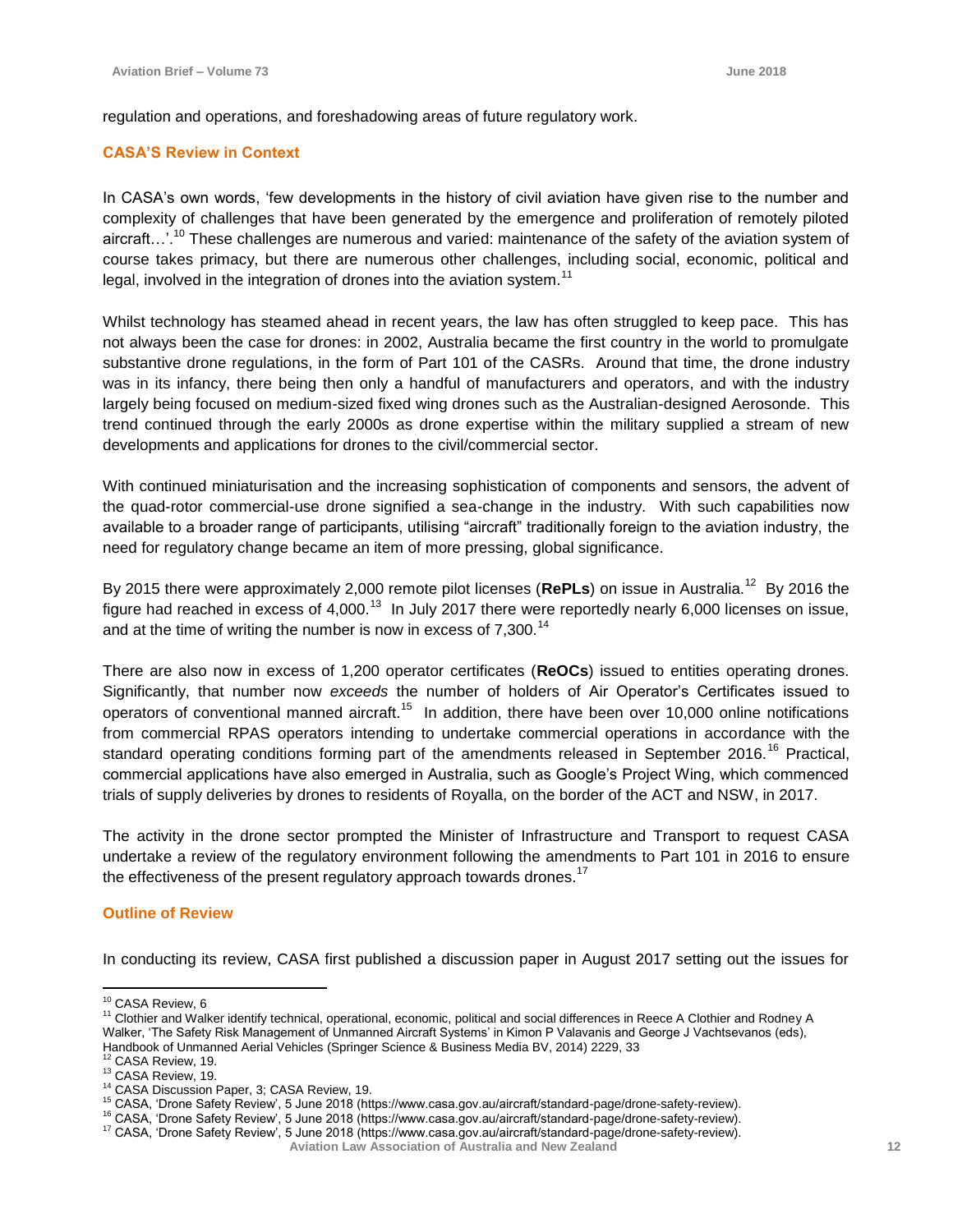consideration and inviting public comment by way of a survey.<sup>18</sup> The discussion paper and survey were concerned with understanding the present state of play for drones in Australia, and obtaining information to help plot the next steps towards a more comprehensive regulatory framework for drones for the purposes of the Review.

CASA's Review deals primarily with the following issues:

- 1. the possibility of a mandatory registration system for drones (that is, both recreational and commercial drones);
- 2. proposed education and training initiatives for drone operators;
- 3. the possibility of deployment of mandatory 'geo-fencing' solutions; and
- 4. the status of CASA's responses to growth, safety and enforcement-related issues concerning drone usage in Australia.

CASA's Review concludes with an outline of the forthcoming regulatory roadmap, which will outline the path towards the mainstream integration of drones into the existing aviation system and is slated for release later this year. The key findings of the Review follow the same format below.

#### **Key findings**

#### **Mandatory Drone Registration**

The results of CASA's survey showed significant support for the implementation of a mandatory registration system for drones—both commercial and recreational.<sup>19</sup> The survey results indicated general support for mandatory registration by 86% of the surveyed participants. This is consistent with trends towards formal registration requirements in other jurisdictions, including the US, UK and Europe more generally.

The precise formulation of a proposed registration system is not addressed in the Review, though CASA considers the benefits for implementing such a scheme would include:

- a) additional data gathering as to the types, numbers, locations and categories of drone activities;
- b) increased transparency and avenues for communication by CASA to drone operators, which would facilitate educational and informational activities; and
- c) a probable 'disincentive effect' such that the need to register would signify to operators that their details were 'on file' (as it were), operators therefore being on notice that infractions are capable of enforcement action by CASA.

In the future, registration may be coupled with 'e-identification' technologies whereby drones can be identified by radio signal or other means, allowing for further enhanced enforcement options.

These measures will of course carry some cost, expected to be borne by industry, with CASA endorsing an approach that would see commercial drone registration cost proportionally more than for recreational operations.

 $\overline{a}$ <sup>18</sup> CASA, 'Discussion Paper: Review of RPAS Operations', August 2017 (https://consultation.casa.gov.au/regulatoryprogram/dp1708os/)

**Aviation Law Association of Australia and New Zealand <sup>13</sup>** CASA notes that support in this instance was demonstrated by selection of any of the available registration options in the survey.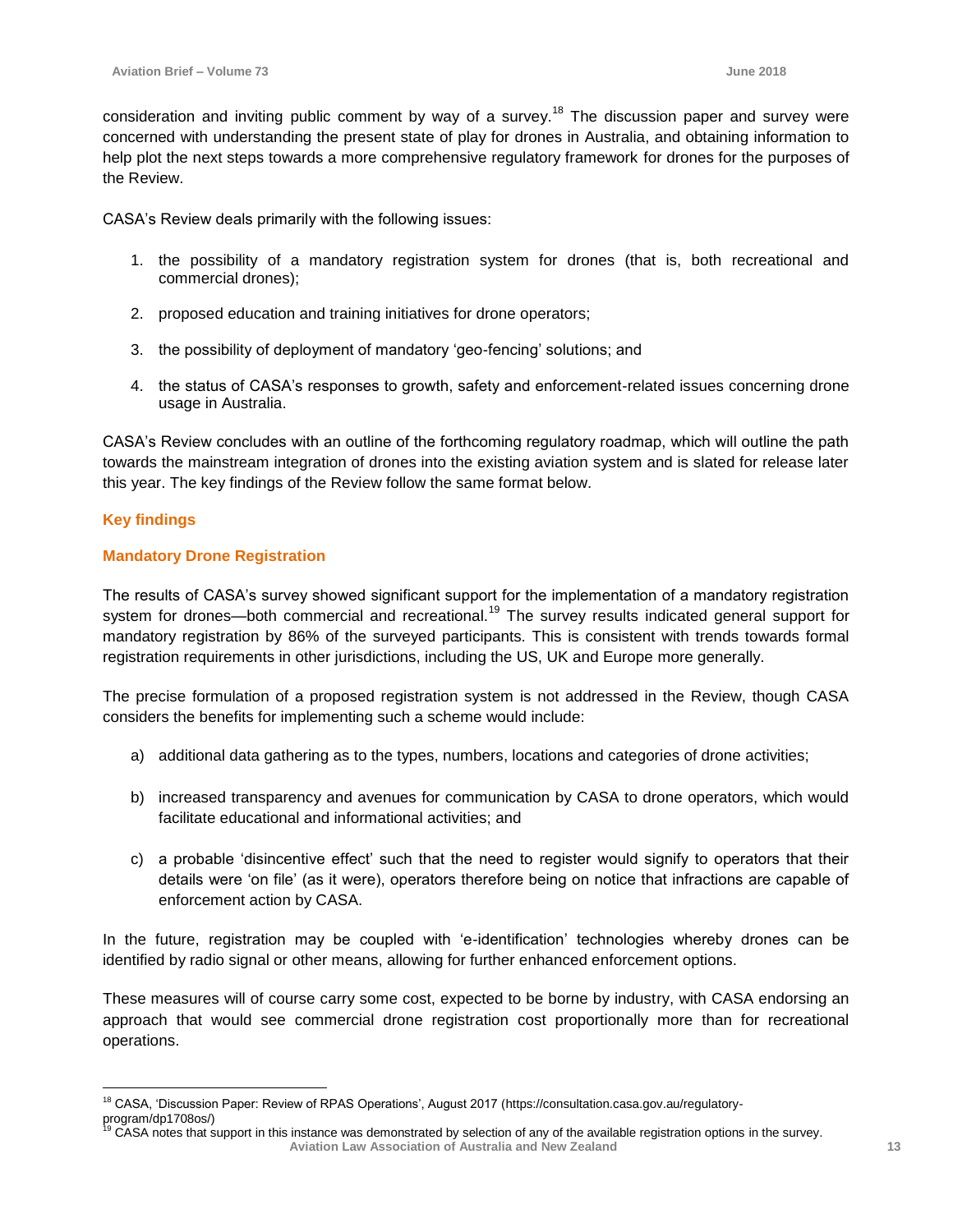In light of the survey results indicating a preference by commercial operators for a weight- or mass-based registration scheme, CASA highlights the possibility of implementing a drone mass limit of 250g as the lower limit for a registration requirement. This may in turn mean raising the upper limit of the 'micro' class of drones – which are exempted from certain requirements – from 100g to 250g, so as to align with the practice in other jurisdictions such as the US and Canada.<sup>20</sup>

#### **Education & Training**

CASA's present approach to drone regulation utilises education and training as a critical means of ensuring the safe operation of drones. This approach has been utilised given the specific difficulties posed by drone usage, particularly the large number of new participants to the established aviation system, many of which participants have no prior exposure to this complex system.

For operations involving the issuance of RePLs and ReOCs, CASA found that it was satisfied that these processes were operating adequately to ensure the competencies of those involved in such operations. However, operations involving drones falling within the 'excluded' category are not currently obligated to meet these competency requirements, for instance, operations of sub-2kg drones.

CASA's Review therefore weighs up the costs and benefits of implementing a mandatory regime covering the 'excluded' operations so that competencies in terms of concepts relevant to aviation safety and drone operations can be verified. In that regard, CASA considered mandatory registration worthy of investigation given that:

- 1. there are an increasing number of drone operations conducted within 'excluded' categories; and
- 2. it believes there are an increasing number of operations commercial and recreational which have either an insufficient understanding of the rules or interpret those rules incorrectly<sup>21</sup> (CASA notes it has investigated but does not set out the specific data on which it relies for the proposition).

CASA determined from analysis of existing approaches in other jurisdictions that there was no consensus approach to training and education. For instance in the US, commercial operators of drones less than 25kg for certain purposes must pass an aeronautical knowledge test, whilst in Canada certain commercial operations with drones up to 1kg for certain purposes are excluded from the need to establish proficiency. In the UK a recent announcement was made that the Civil Aviation Authority was considering introducing a basic knowledge and safety test for any drone with a mass greater than 250g.

CASA concluded that its training and education regime as currently applied is sound and should be broadened to *include* those operations presently within the 'excluded' categories. CASA considers this would involve a simple online test with a minimum pass mark, with recreational operators subject to a similar, but less rigorous, process.

#### **Geo-fencing**

The term 'geo-fencing' refers to the isolation or 'fencing' of certain airspace to prevent drone access. This may be achieved through various means, most commonly involving drone software coded to prevent navigation into these areas delimited by GPS coordinates.

Geo-fencing therefore involves a technological solution to the complex issue of unauthorised airspace access by drones. Quarantined areas can be time-limited and subject to change, such as in the case of

 $\overline{a}$ 

 $^{20}$  The UK is also considering a similar proposal: CASA Review, 14.

<sup>&</sup>lt;sup>21</sup> CASA Review, 15.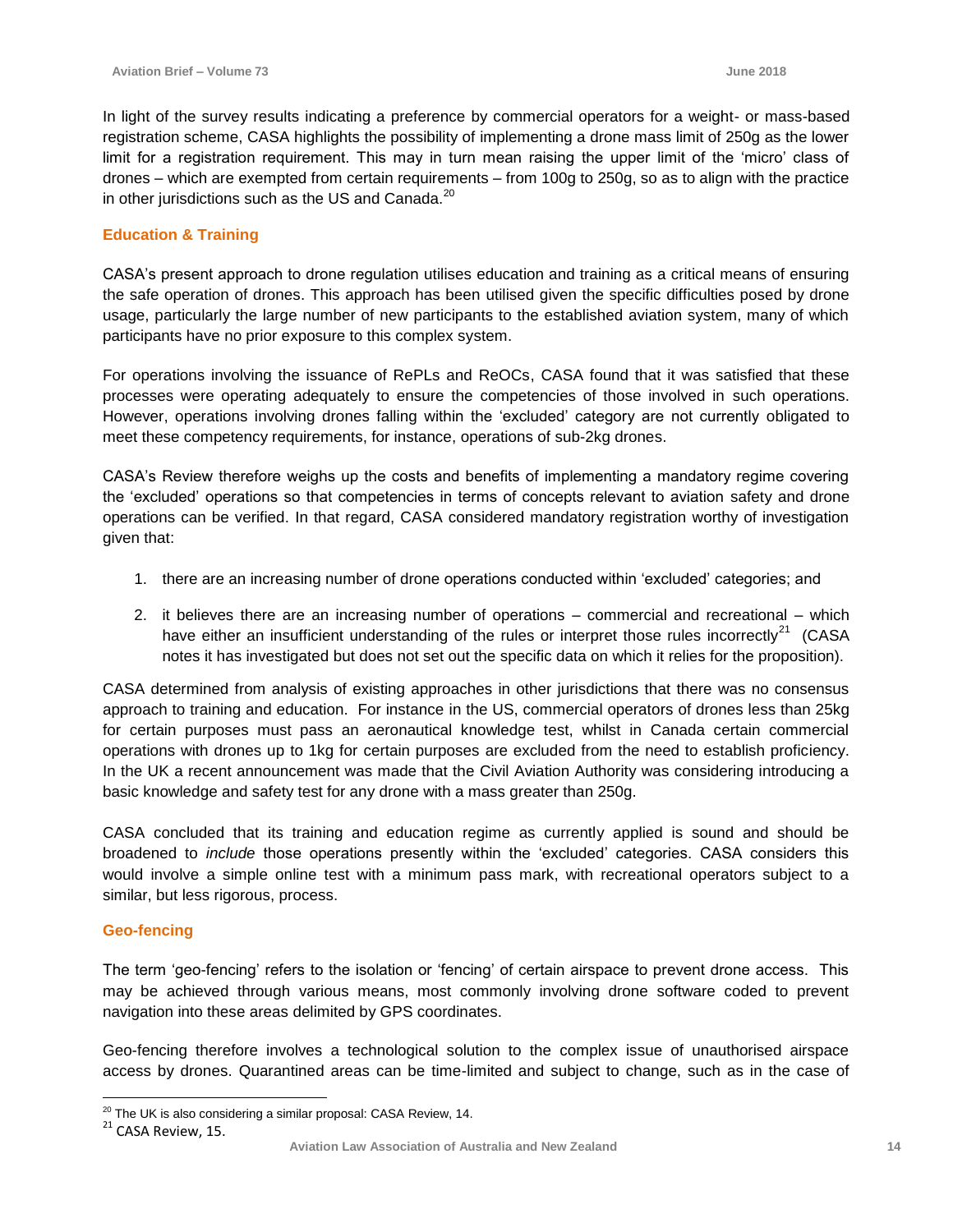$\overline{a}$ 

temporary restrictions for a public event, or fixed, for instance, around airports. Some level of variation in the geo-fencing parameters may also be required to deal with the fact certain drones may be permitted within certain areas, with differences for commercial and recreational drones.

CASA notes the complexity involved in dealing with all of these matters, including the need to ensure the integrity of the data relied upon to ensure the accuracy of any geo-fencing system, and the need for continual update to the relevant geographical data. CASA also queries how CASA – together with AirServices Australia - might monitor and administer the use of such a system.

In that regard, while CASA notes the potential benefits, at this stage CASA does not have sufficient information – including as to the costs of designing and implementing such a system – in order to give full consideration to mandatory geo-fencing systems in Australia. This is an area of continuing research and development, but which has the potential to address significant safety concerns.

#### **Growth, Safety & Enforcement Issues in Australia**

The incredible growth of the drone sector is noted by CASA: current estimates place the probable number of drones in Australia (including recreational drones) as being in excess of 150,000. It is apparent from the data reported by CASA that there has been an increase in the number of incidents involving drones, including 151 reported 'near encounters' between drones and manned aircraft in 2017, exceeding the total number from the five-year period between 2012 and 2016 (127 reported near encounters).

CASA reports that the Australian Transport Safety Bureau (**ATSB**) has in turn conducted 10 investigations into drone occurrences, but has also commented that drones are in fact "safer than other aircraft conducting survey and photography aerial work" as noted by CASA.

It is unclear from the data presented by CASA as to the extent to which incidents relate to commercial and properly licensed/certificated drone operators as opposed to recreational drone or other users operating recklessly or deliberately. CASA does note that many recreational and excluded category operations are undertaken lawfully. However, whilst there is certain data available via the  $ATSB<sup>22</sup>$  there appears to be a need for more granular information. This ties in with the proposed information collection by CASA, perhaps reinforcing the stated benefits of a mandatory registration scheme set out above.

Indeed, CASA notes the difficulties inherent in its enforcement activities, stating that 465 safety complaints were received between September 2017 and mid-February 2018. Approximately 18% of those complaints were concluded on the basis there was insufficient information or evidence to proceed with an investigation and a further 30% of complaints were closed without there being any breach of regulation detected. In the remaining cases where there was sufficient information to establish an alleged breach, 29 complaints were escalated to enforcement level as serious matters with the remainder resulting in educational sessions being mandated by CASA as a penalty. CASA has publicly commented on the difficulties it faces in terms of enforcement when it comes to drones.<sup>23</sup>

Clearly, CASA is dealing with the rapid transformation of the aviation safety system needed to incorporate these diverse technologies, reflecting the the opening of its RPAS Branch last year and its expansion. Going forward CASA has signalled its focus on a commitment to a significant educational and marketing campaign incorporating all forms of media (for instance, CASA's 'Can I Fly There?' app) and continued industry

<sup>&</sup>lt;sup>22</sup> Australian Transport Safety Bureau, 'A safety analysis of remotely piloted aircraft systems', 9 August 2017 (https://www.atsb.gov.au/media/5773362/ar-2017-016a\_final.pdf).

<sup>23</sup> Emery, Kate, 'Drone control 'too hard' for aviation watchdog', 26 June 2018 (https://www.perthnow.com.au/news/aviation/dronecontrol-too-hard-for-aviation-watchdog-ng-b88877603z).

**Aviation Law Association of Australia and New Zealand <sup>15</sup>**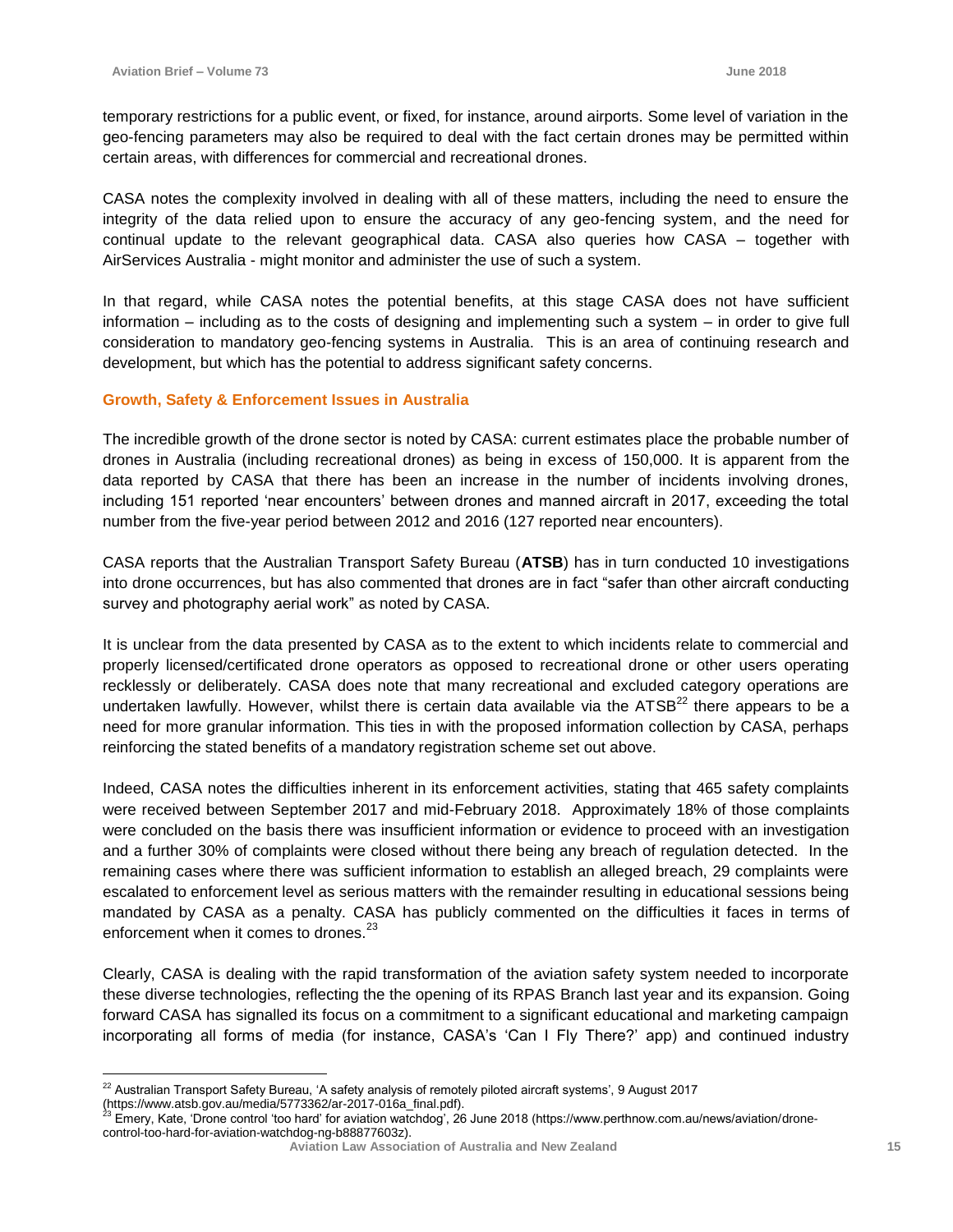involvement. This includes CASA's involvement in international working groups (such as the Joint Authorities for Rulemaking on Unmanned Systems – JARUS – and the ICAO RPAS Panel). The effect of these programmes will be measured in due course by reference to additional safety and incident data accumulating over the forthcoming years.

#### **Roadmap**

CASA's roadmap is due for publication this year. Based on present indications, the roadmap will be a comprehensive document that will deal with numerous regulatory and safety matters.

The objective of the roadmap is to outline the steps that CASA foresees will be required in order to roll-out new and substantive regulation for drones to facilitate routine, efficient and effective commercial airspace access.

In that regard, CASA identifies 16 topics to be canvassed in the roadmap, including those set out above and several further topics of which the following are notable:

- 1. the role and nature of a future unmanned traffic management system (**UTM**), proposed to coordinate wide-scale drone integration and de-conflict flight paths between drones and other aircraft;
- 2. airworthiness and certification for the design and production of drones, and which may be seen (as it has been traditionally in conventional aviation) as a foundation for freedoms to access to airspace particularly over populous areas;
- 3. the requirements of increasingly autonomous systems, including automation in the drone, drone control system, and the UTM system itself; and
- 4. development of detection and collision avoidance systems that will be necessary in order to maintain separation between the various elements of the aviation system.

In light of the above issues, the roadmap will need to be adaptable to continual change in the technology and business cases for which drone technologies are applied.

#### **Comment**

CASA's Review highlights a number of possible forthcoming changes to the regulatory domain for commercial drone operations and outlines key issues that will be of increasing interest to all aviation stakeholders.

Chief amongst the possible near-term changes is the likely introduction of a mandatory registration system for drone users. The informational benefits CASA would derive from such a system and the reported general support amongst survey respondents for this proposal will likely see it come to fruition, particularly where such measures are being actively considered in other jurisdictions. These measures go hand in hand with the noted need for enhancement to CASA's oversight and enforcement abilities in order to tackle the difficulties caused by the lack traceability to the operator of any particular drone, complicating the task of identifying culpable individuals in the case of an accident.

 **Aviation Law Association of Australia and New Zealand <sup>16</sup>** Also of note is the possible amendment to the upper mass boundary for 'micro' drones from 100g to 250g, which arises in the Review in the context of both registration and training. Whilst seemingly a minor change, it will be interesting to see what effect this change (if made) would have on the drone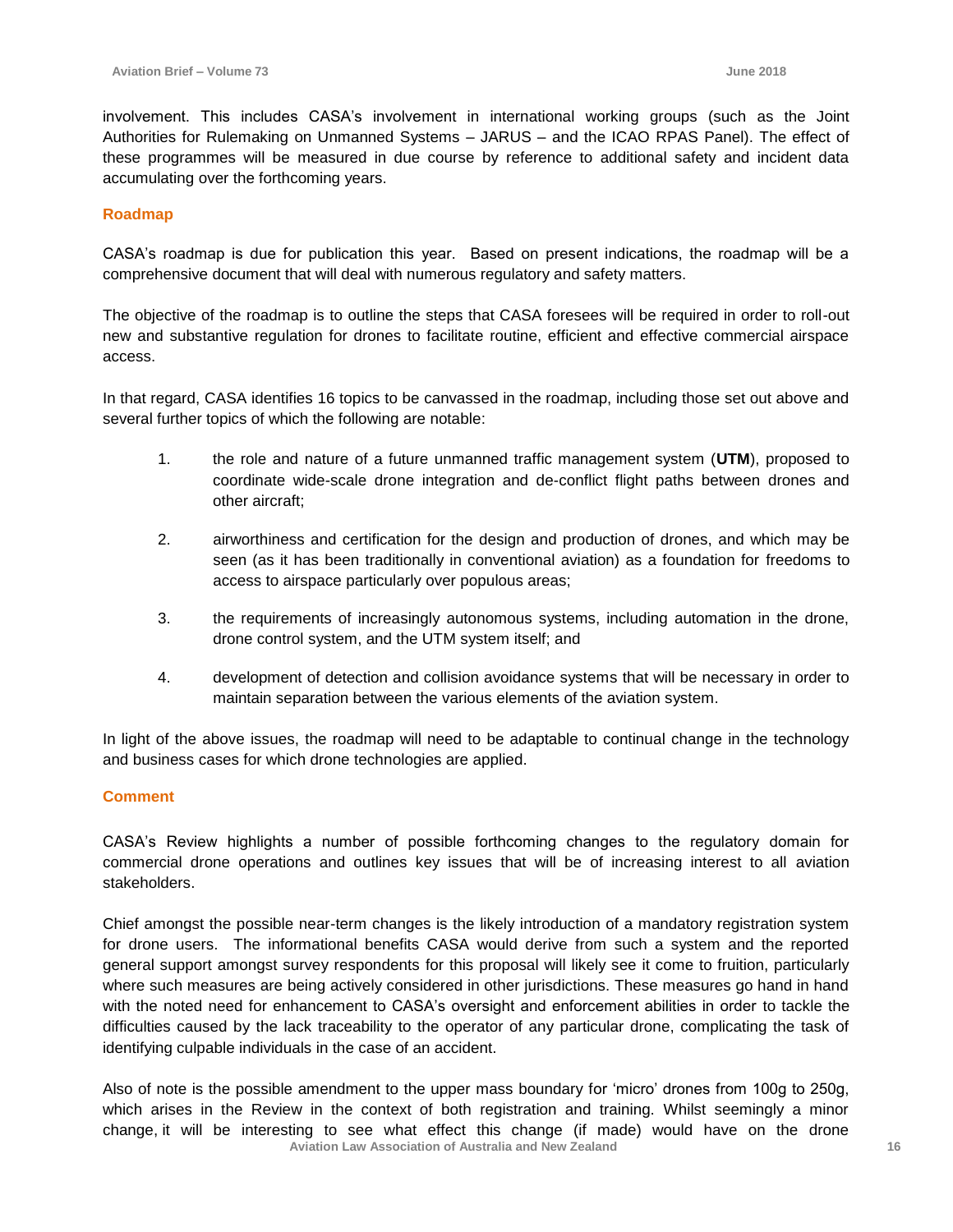$\overline{a}$ 

market. It appears that CASA has not conducted a risk assessment in relation to this proposal as yet.

With its focus on education and training as an integral aspect of the safety system, the introduction of a mandatory education regime for all drone users, including those presently excluded under the rules, seems likely. It is further likely this will not involve an overly rigorous testing system, but rather one in keeping with the proportionality of the risks involved. Indeed, as noted above, CASA considers that the training requirements forming part of the RePL and ReOC mechanisms are satisfactory, and those utilising these procedures to be operating in compliance with the rules.

In that respect geo-fencing offers a promising option for regulators such as CASA to effectively quarantine certain parts of the sky, particularly around vulnerable or congested areas. However, there are noted difficulties with design and implementation – and oversight thereafter – of such a system and, as with any other technological system, likely workarounds available to those wishing to circumvent the protection offered by the system. This is clearly an area for further research in CASA's view.

In the interim, CASA's internal mechanisms have responded to the growth of the drone sector with the opening of the RPAS Branch last year, increasing CASA's oversight of this sector. However, the sector's continual change and increasing complexity remains a challenge for CASA's existing resources.<sup>24</sup> In that respect, CASA recently announced it would become a 'fast follower' of regulatory developments in other jurisdictions rather than press to maintain a'market leader' status.<sup>25</sup> While this may be unfortunate given Australia's significant expertise in this area, this position is taken by CASA with the firm view of facilitating growth and innovation<sup>26</sup> by leveraging (and participating in) international work being conducted with greater resources. $^{27}$  In that respect, it may now be important to monitor the numerous and various developments overseas to ascertain the potential for adoption in Australia. For instance, an initial query would be whether CASA proposes to investigate the FAA's Low Altitude Authorization Notification Capability, which shows the potential for enabling drone access to certain controlled airspace at low altitudes and with near real-time approvals, and which is currently being implemented.<sup>28</sup> From there, the shape of a future UTM for drones will be an important issue for drone operators and the aviation system as a whole.

This is an exciting and continually changing area of technology and law, with the former (as usual) leading the latter. There are certainly many opportunities for lawyers to be involved in this sector. In fact, whether or not lawyers actively seek out such work they are more likely to encounter these issues in any case as drones become a greater and more visible component of everyday life. Accordingly CASA's Review indicates that CASA is alive to the present and future significance of drones, and that it will seek to facilitate innovation and integration safely and incrementally as demand for drone services continues to grow and the technology continues to mature.

 $^{24}$  CASA, 'RPAS in Australian Skies', 13 March 2018 (https://www.casa.gov.au/about-us/standard-page/rpas-australian-skies-

conference).<br><sup>25</sup> CASA, 'RPAS in Australian Skies', 13 March 2018 (https://www.casa.gov.au/about-us/standard-page/rpas-australian-skiesconference)..

<sup>26</sup> See the terms of reference for the CASA Review: CASA Review, 7. See also CASA Review, 23.

<sup>27</sup> CASA, 'RPAS in Australian Skies', 13 March 2018 (https://www.casa.gov.au/about-us/standard-page/rpas-australian-skiesconference).

**Aviation Law Association of Australia and New Zealand <sup>17</sup>** Federal Aviation Administration, 'FAA UAS Data Exchange' (https://www.faa.gov/uas/programs\_partnerships/uas\_data\_exchange/).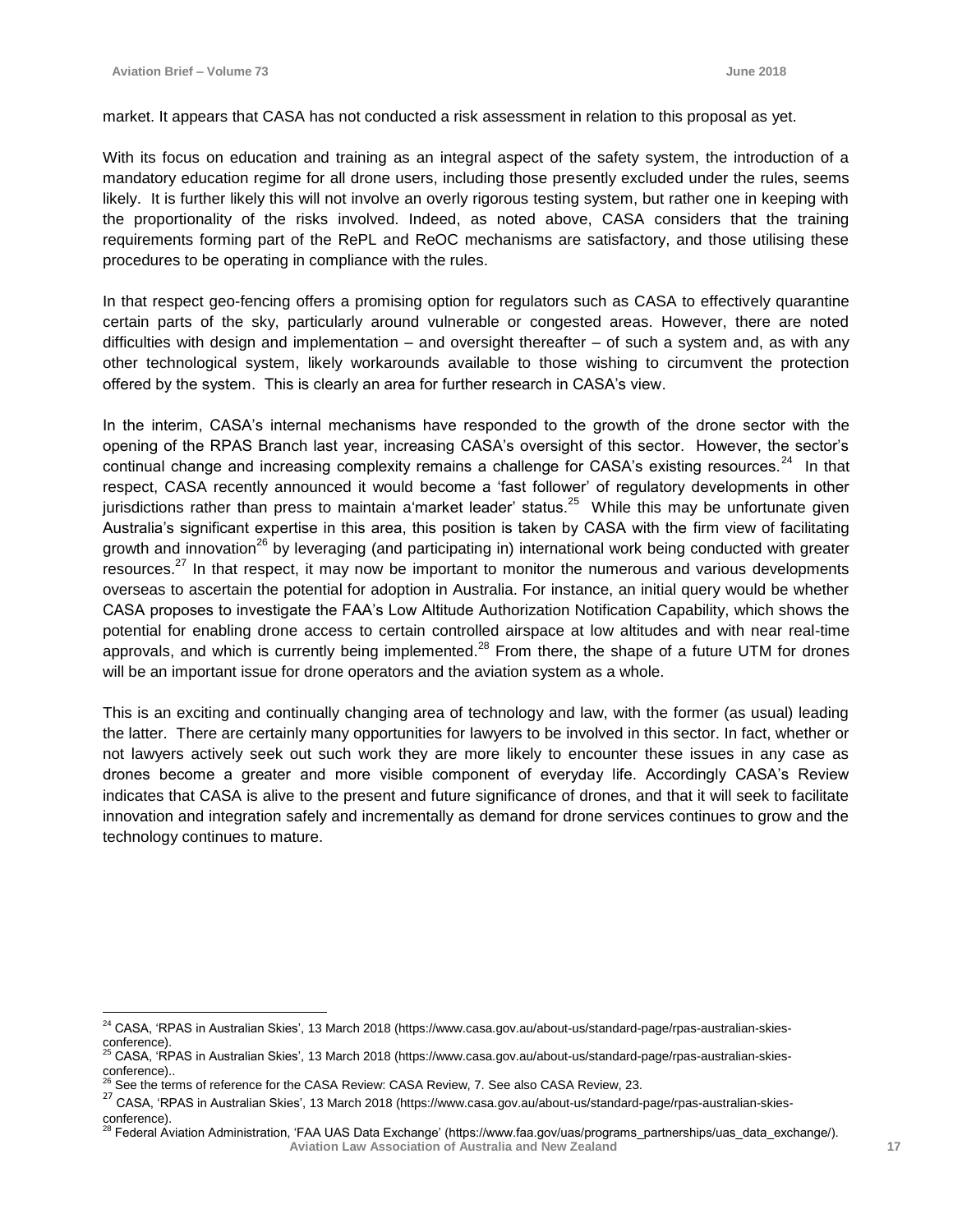## **3. Geoff Masel Aviation Law Prize**

## **Code-sharing in the Air Service Agreements**

A critical analysis of the creation of another "un-freedom" of the air

### **Abstract**

Starting from an analysis of the freedoms of the air and Article 6 of the Chicago Convention, this paper questions the legal admissibility of the inclusion of code-sharing authorization clauses in Air Service Agreements. The main finding is that such clauses are in breach of the Chicago Convention, as codesharing falls outside the scope of application of Article 6 of the Chicago Convention.

### **Index**

[Omitted]

## **List of abbreviations**

| CC44         | Convention on International Civil Aviation signed at Chicago on 7 of December 1944.                                                                                  |
|--------------|----------------------------------------------------------------------------------------------------------------------------------------------------------------------|
| <b>IASTA</b> | International Air Services Transit Agreement signed at Chicago on 7 December 1944                                                                                    |
| <b>IATA</b>  | International Air Transport Association.                                                                                                                             |
| <b>IATAG</b> | International Air Transport Agreement signed at Chicago on 7 December 1944. VCLT<br>Vienna Convention on the Law of the Treaties concluded at Vienna on 23 May 1969. |

#### **1 Introduction**

In recent times a new shackle<sup>1</sup> has made its way in the international aviation negotiations between States. Under the impulse of increasingly restrictive domestic policies aimed at contrasting indirect market access,  $2$  the privilege to code-share has emerged in several Air Service Agreements (hereinafter ASA). $3$ 

My aim is to examine the extent to which the assimilation of code-sharing to the economic privileges exchanged in ASAs befits the framework of the CC44. Starting from an analysis of the sovereign nature of the freedoms of the air, I will move on to address how code-sharing has made its way from national regulations into the Chicago system<sup>4</sup>. As the inclusion of code-sharing within the Chicago concessionary system evokes the creation of a new freedom of the air, a question arises as to whether this outcome is admissible under the framework of the CC44.

For the cause of this assimilation lies in the artificial equivalence between operating carrier and marketing carrier as to the use of traffic rights, I argue that the wording of Article 6 CC44 does not support this conclusion. Therefore, an ASA that comprises regulation of code-sharing might lead to a conflict with Article 6 CC44, which under the principles of the VLCT ought to be resolved in favour of the latter.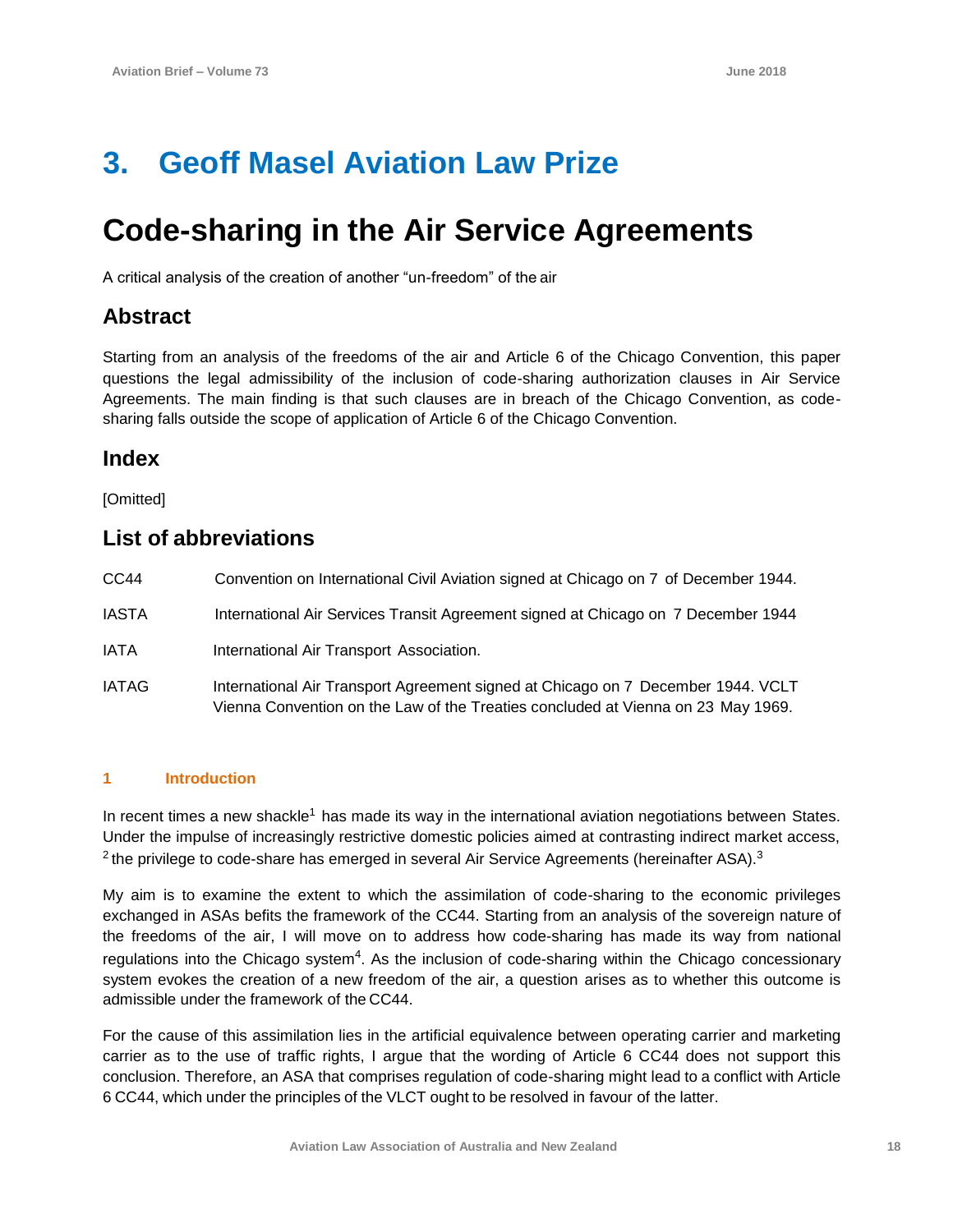#### **2 From sovereignty to the freedoms of the air**

To assess how code-sharing relates to the freedoms of the air, it is first necessary to address their source principle, sovereignty in the air.<sup>5</sup> Being "primarily the result of a desire on the part of nations to protect themselves from aerial attack in case of war, or to preserve their commerce in times of peace,"<sup>6</sup> Article 1 CC44 is a restatement of the sovereign structure of international aviation relations.<sup>7</sup> By prohibiting any scheduled international air service unless authorized by the interested State, Article 6 CC44 is the commercial expression of this principle.<sup>8</sup> As a consequence of States' inability to agree on a general exchange within the Convention, <sup>9</sup> Article 6 CC44 sets the normative background for the reciprocal transfer of the freedoms of the air between States.<sup>10</sup>

#### **3 The freedoms of the air**

#### **3.1 Definition**

The freedoms of the air are the by-product of the validation of States' sovereignty sanctioned by the CC44.<sup>11</sup> Mateesco Matte defines them as permissions for a foreign State to operate air services, by a designated carrier on agreed routes and carrying approved kinds of traffic, into or from the territory of the grantor State.<sup>12</sup> The use of the term "freedom" is a misnomer, as these concepts serve the purpose of withholding the relevant privileges unless specifically granted through detailed international Air Service Agreements and diplomatic letters.<sup>13</sup> Nonetheless, the term gained international normative application in the IASTA and the unfortunate IATAG. They are often unfittingly called "rights", <sup>14</sup> a term well established in the bilateral negotiation system and which is also employed for the classification of transit/operational rights and traffic rights.<sup>15</sup>

#### **3.2 Features**

While sovereignty is the guiding principle, the economic needs of States characterize the actual structure and features of the freedoms of the air.<sup>16</sup>

According to the wording of Article 6 CC44, these transit and traffic privileges are focused on the operation of an air service. They embody a freedom to operate an aircraft between two or more points of the interested States. As discussed below, this feature is relevant because in a code-sharing scenario a distinction between the operation of the service and its marketing must be drawn.

Another important feature of these privileges is their transactional value. <sup>17</sup> The objective of an ASA is to support commercial air services by granting specific air traffic rights on a reciprocal basis.<sup>18</sup> The bilateral negotiation system underpinning this exchange has been described as reminiscent of "an exotic bazaar"<sup>19</sup>. As the freedoms of the air are exchanged like a commodity,<sup>20</sup> their value derives from the amount of protection each State wants to provide in its own airspace and territory: the higher the level of desired protection, the lower the traffic privileges exchanged.<sup>21</sup> Finally, each freedom represents a tool of economic regulation of international air transport, <sup>22</sup> alongside tariffs, capacity control and other features of an air service such as frequency. By means of their necessary exchange, States can control the economic exploitation of international air services operated to and from their territories.<sup>23</sup> This oversight extends to ancillary services that accompany the exercise of traffic rights: next to the right to operate an aircraft, foreign carriers enjoy the corollary right to sell transportation without limitation except for the need for approval of air tariffs and prices.<sup>24</sup>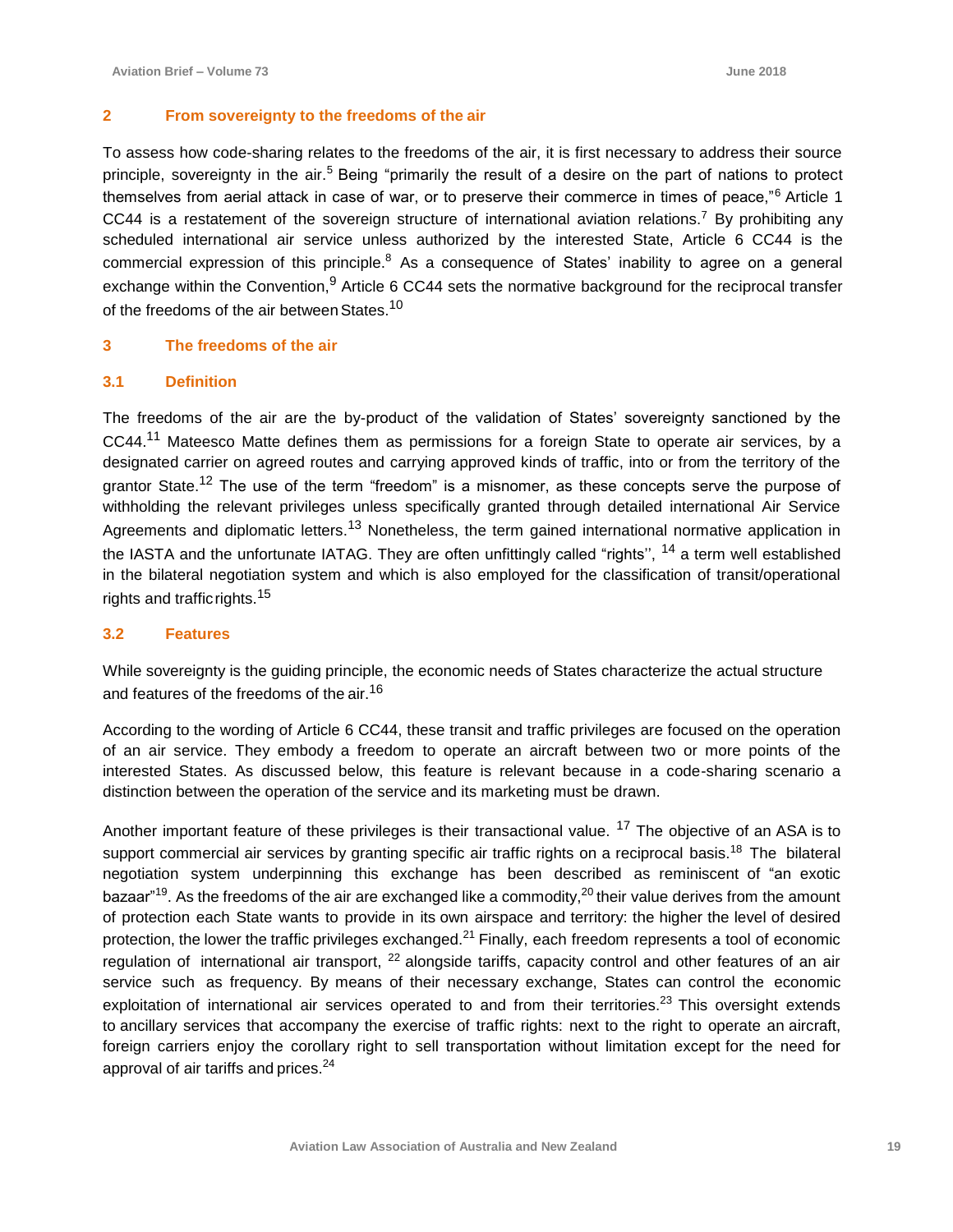#### **4 Code-sharing and the freedoms of the air**

#### **4.1 Code-sharing as defined in ASAs**

Code-sharing is a marketing practice by which an airline, the marketing airline, attaches its designator code to the service operated by another airline, the operating carrier.  $25$  There is no uniform international definition of code-sharing. <sup>26</sup> Nevertheless, in most ASAs, it is usually referred to as the combination of different IATA designator codes on the same flight.<sup>27</sup> This simple description highlights the equivocation problem of the term code-sharing: what airlines share is not the same designator code, but the aircraft and its operations, which are under their two or more designator codes.<sup>28</sup>

#### **4.2 From national to international regulation of code-sharing**

Code-sharing first emerged as a domestic US phenomenon. However, the practice gained international traction between 1980 and 1990 due to the interaction of different factors: the increase of hubs and seat capacity of the early 90's,<sup>29</sup> the policy of strict prohibition of domestic cabotage heralded by the US<sup>30</sup> and the introduction of the first Computer Reservation Systems.<sup>31</sup> On top of the marketing advantages, airlines saw in code-sharing an opportunity for virtual expansion of their networks where this was precluded by the absence of the necessary traffic rights.<sup>32</sup> As the practice emerged in the US, the Department of Transport was also one of the first aviation authorities to react to international code-sharing. In 1987 the agency started requiring all code-sharing agreements to be filed for approval and be subject to a public interest test.<sup>33</sup> Because of this policy,<sup>34</sup> the US and its bilateral partners started to negotiate expressly the right to code-share within the ASA framework thus setting the stage for the appearance of code-sharing in the Chicago system.

#### **4.3 Code-sharing as a freedom of the air**

Within the bilateral concessionary system, $35$  code-sharing falls under the heading Commercial Opportunities.<sup>36</sup> Nonetheless, code-sharing lacks a uniform regulatory treatment and every ASA and national authority seems to freely adopt their own solutions, $37$  thus reinforcing the idea of the persistence of States' "micromanagement of international aviation".<sup>38</sup>

Regardless of the qualification applied to this marketing practice,<sup>39</sup> there are two viewpoints on code-sharing and traffic authority.<sup>40</sup> The first deems code-sharing as neutral, to the effect that it does not require any prior authorization from the State affected by the code-shared service.<sup>41</sup> Therefore, where code-sharing is not regulated, it is allowed. $42$ 

The second views code-sharing as a form of indirect market access, which requires prior authorization based on underlying traffic rights or special code-sharing traffic rights.<sup>43</sup> According to this approach, codesharing could amount to a quasi-traffic right<sup>44</sup> or even a full traffic right,<sup>45</sup> which must be specifically negotiated and granted in ASAs.<sup>46</sup> This more restrictive second view has gained traction among some major aviation jurisdictions and consequentially is reflected into the provisions of several ASAs.<sup>47</sup>

#### **4.4 Concluding remarks**

After having emerged as a simple marketing practice and following its national regulation, code- sharing is now openly addressed in ASAs.<sup>48</sup> The common thread is that code-sharing, like any traditional freedom of the air, has assumed a transactional value and serves the policy purpose of controlling scheduled air traffic. This outcome is possible since the principle of sovereignty over the airspace allows for States to regulate code-sharing as they desire.<sup>49</sup> Accordingly, code-sharing has shifted from a true liberty to yet another "un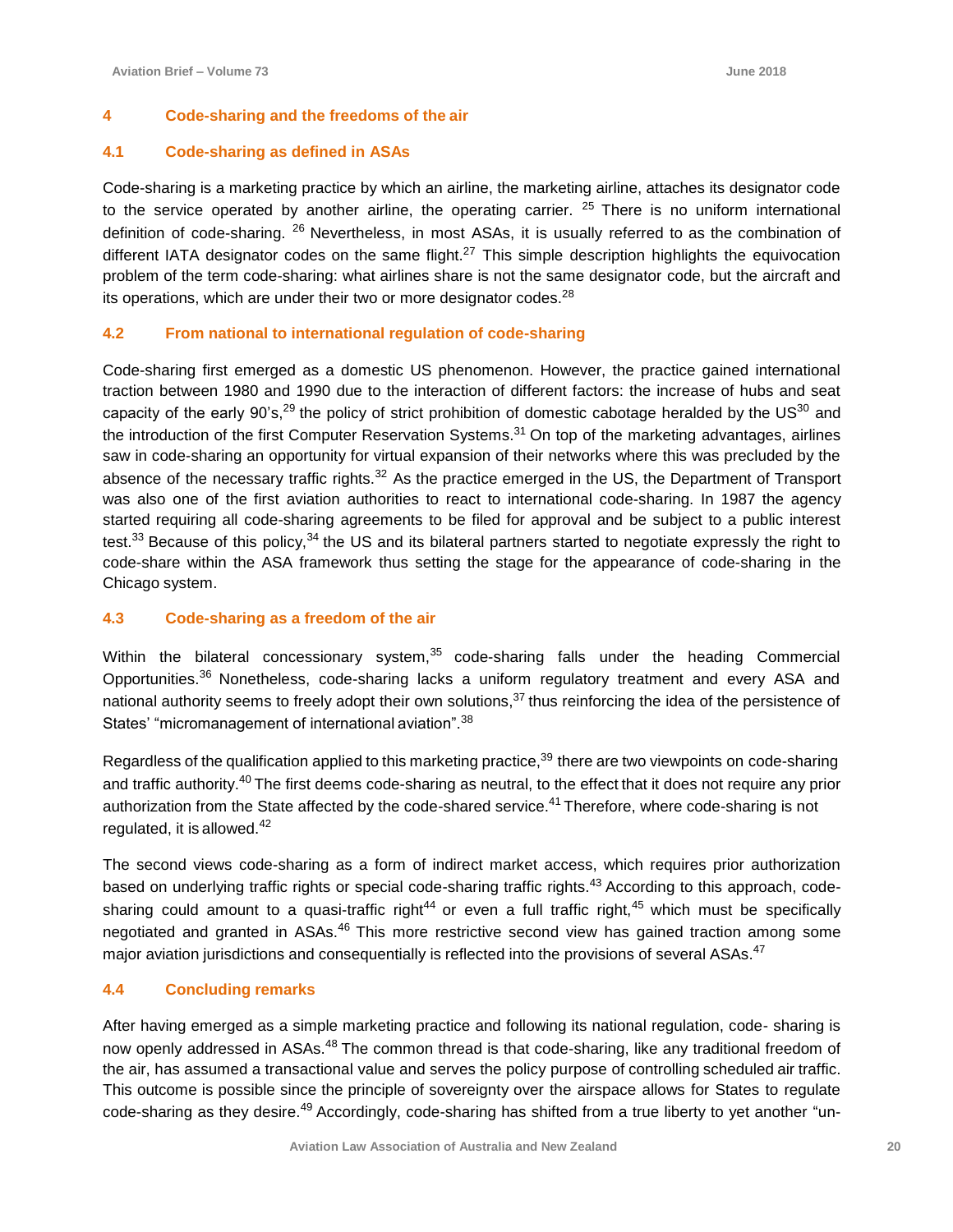freedom" of the air.

#### **5 Discrepancies between code-sharing and freedoms of the air**

The inclusion of code-sharing within the economic activities authorized under ASAs and its assimilation to air operations points to the creation of a traffic privilege.<sup>50</sup> However, functional divergences between codesharing and the concept of freedom of the air are apparent.

First, as far as the use of traffic rights is concerned, the identity of the marketing carrier is irrelevant. As code-sharing does not entail additional operations *per se*, <sup>51</sup>"it would be hardly compatible with the general principle of law that one cannot be required to have permission (local traffic rights) for something which is not there (local traffic)."<sup>52</sup> Moreover, code-sharing is not directly capacity-related, unless combined with a blocked space arrangement.<sup>53</sup>

The little relevance that ASAs give to interlining highlights the second discrepancy between code-sharing and a traditional traffic right. The practice of facilitating smooth connections impinges more on the authority to carry traffic internationally rather than code-sharing.<sup>54</sup> As a trunk route code-sharing arrangement relies on an amplified interlining accord, the operational and practical matters related to the effective use of the traffic rights fall under the interlining arrangement.<sup>55</sup> It follows that traffic rights are used under the interlining agreement and not by the overlying code-sharing arrangement. However, ASAs do not address interlining because it does not require other traffic rights in addition to these of the operating airline.<sup>56</sup> In other words, interlining interferes with much of the traffic authority, whereas code-sharing, in its purest form, <sup>57</sup> operates merely at the marketing level.<sup>58</sup>

A recent decision of the Verwaltungsgericht Braunschweig supports this conclusion.<sup>59</sup> The Lower Saxony Administrative Court had to assess the validity of German authorities' refusal to authorize Etihad's codeshare on domestic routes operated by Air Berlin under the German-UAE bilateral. In rejecting Etihad's appeal, the court held *inter alia* that, regardless of the prohibition to attach its code to Air Berlin's domestic services, the claimant could effectively guarantee such services to its passengers through its interlining agreement with Air Berlin.<sup>60</sup>

#### **6 Code-sharing in relation to Article 6 CC44**

Notwithstanding the above-identified discrepancies, the alignment of code-sharing within the Chicago system has provided States with another bargaining chip for the "bilateral bazaar".<sup>61</sup> Whether this outcome is admissible, before being a problem of international aviation policy, is a legal question. In answering it, I argue that the inclusion of code-sharing in ASAs is disjointed from the legal framework established by Article 6 CC44.

#### **6.1 Article 6 CC44 qualifies the principle of sovereignty**

The leeway that States enjoy in including code-sharing within their ASAs relies on the idea that sovereignty allows them to regulate code-sharing as they wish.  $62$  But this assertion needs clarification. The CC44 does not merely restate the axiom of sovereignty in the air.<sup>63</sup> It also announces a

broad principle, under which the former narrow nationalistic viewpoint with respect to sovereignty in airspace has given way to a more enlightened view, which in its ultimate aspects means that some part of each nation's sovereignty in airspace has been relinquished as means of serving the good of all.<sup>64</sup>

More specifically to the issue at hand,<sup>65</sup> Article 6 CC44 qualifies the principle of sovereignty in commercial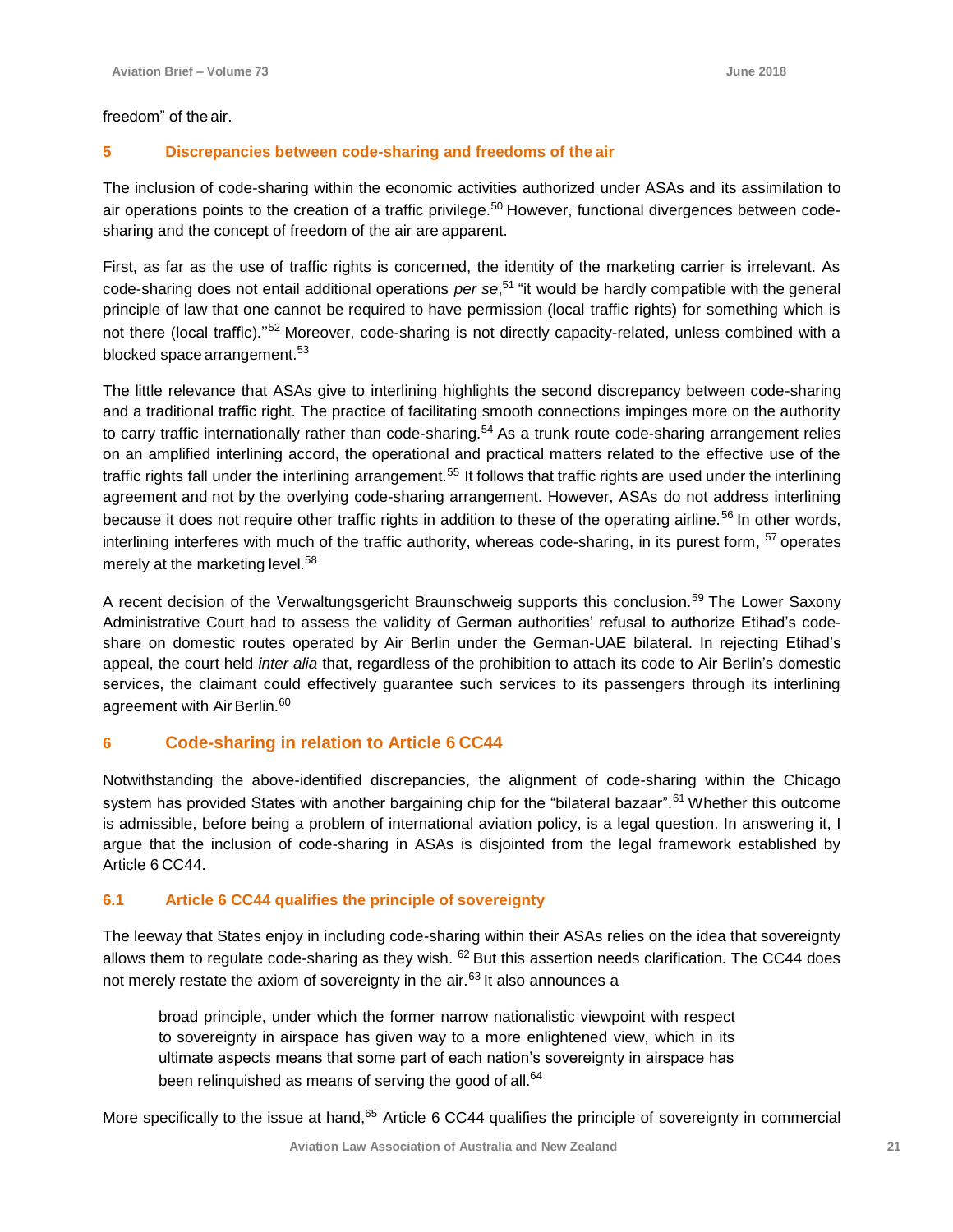matters regarding scheduled services.<sup>66</sup> When addressing scheduled international air services, Article 6 CC44 is the reference for construing States' sovereignty, and not the general overarching principle of Article 1 CC44. In other words, Article 6 CC44, to which the States signatories of the Convention have bound themselves, $67$  amounts to a limitation of the sovereignty principle as to the exchange of traffic and transit privileges.

#### **6.2 Code-sharing falls outside the scope of Article 6 CC44**

Since Article 6 CC44 is the guiding provision for the establishment of freedoms of the air, it is then necessary to understand how code-sharing fits within its framework. To this end, an interpretation of the exact wording of the CC44 provision is crucial, as it allows us to assess whether States can legitimately regulate codesharing under its aegis.

Article 6 CC44 expressly prohibits the "operation" of scheduled international air service over or into the territory of a contracting State, unless authorized or permitted. This wording underlines a focus on the concept of aircraft operation that reverberates across all the Chicago system. As further suggested by Article 11 CC44, every policy and safety consideration related to the system of traffic rights attaches to this notion.<sup>68</sup> Although States exchange rights for the benefit of their designated airlines rather than for the aircraft,<sup>69</sup> any right provided for within the Chicago system refers to aircraft of a contracting State. Therefore, the notion of freedom of the air revolves around the concept of aircraft and its operation. By following an interpretative approach that starts from the ordinary meaning of the terms of the treaty,  $70$  the inference is that the framework provided for by Article 6 CC44 covers only instances of operation an aircraft.

Code-sharing involves holding out a service to the public, $71$  which does not necessarily equate to operating the air service. This distinction is recognized in Article 96 c) CC44, which defines airline as "any air transport enterprise offering *or* operating an international air service".

The aircraft operator is the entity responsible for the navigation of the aircraft and employment of the crew.<sup>72</sup> Airlines from different States participating in a code-shared service do not coordinate with each other to offer a combined flight, rather, they pretend that each provides an integrated service that is effectively operated by just one of them.<sup>73</sup> The distinction between the operating carrier and the marketing airline is thus relevant. The latter does not operate the aircraft and is only involved in the marketing and sale of the service. Insofar as traffic rights cover the operation of the operating carrier, the service should not pose problems of economic authority.<sup>74</sup>

As Article 6 CC44 is concerned with the operation of the service, any regulation of an activity that does not affect that operation - such as attaching a designator code - falls out of its scope of application.<sup>75</sup> It follows that code-sharing is not a practice capable of being regulated as a freedom of the air. Any bilateral agreement that contains such clauses conflicts with Article 6 CC44. This conclusion is not affected by the level of liberalization sought by an ASA, because what it is in contention is the idea that code-sharing could be subject to bilateral negotiation.

#### **6.3 ASAs that regulate code-sharing are in conflict with the CC44**

The conflict that ensues between code-sharing clauses in ASAs and Article 6 CC44 could be avoided by asserting that such agreements have priority as *lex specialis*. Such objection is however rebuttable. As ASAs are international agreements, conflicts should be dealt with by referring to the guiding principles of the VLCT.<sup>76</sup> Article 30 VCLT provides that "[w]hen a treaty specifies that it is subject to, or that it is not to be considered as incompatible with, an earlier or later treaty, the provisions of that other treaty prevail". Since ASAs signed under the CC44 have to be registered with ICAO and contain an express reference to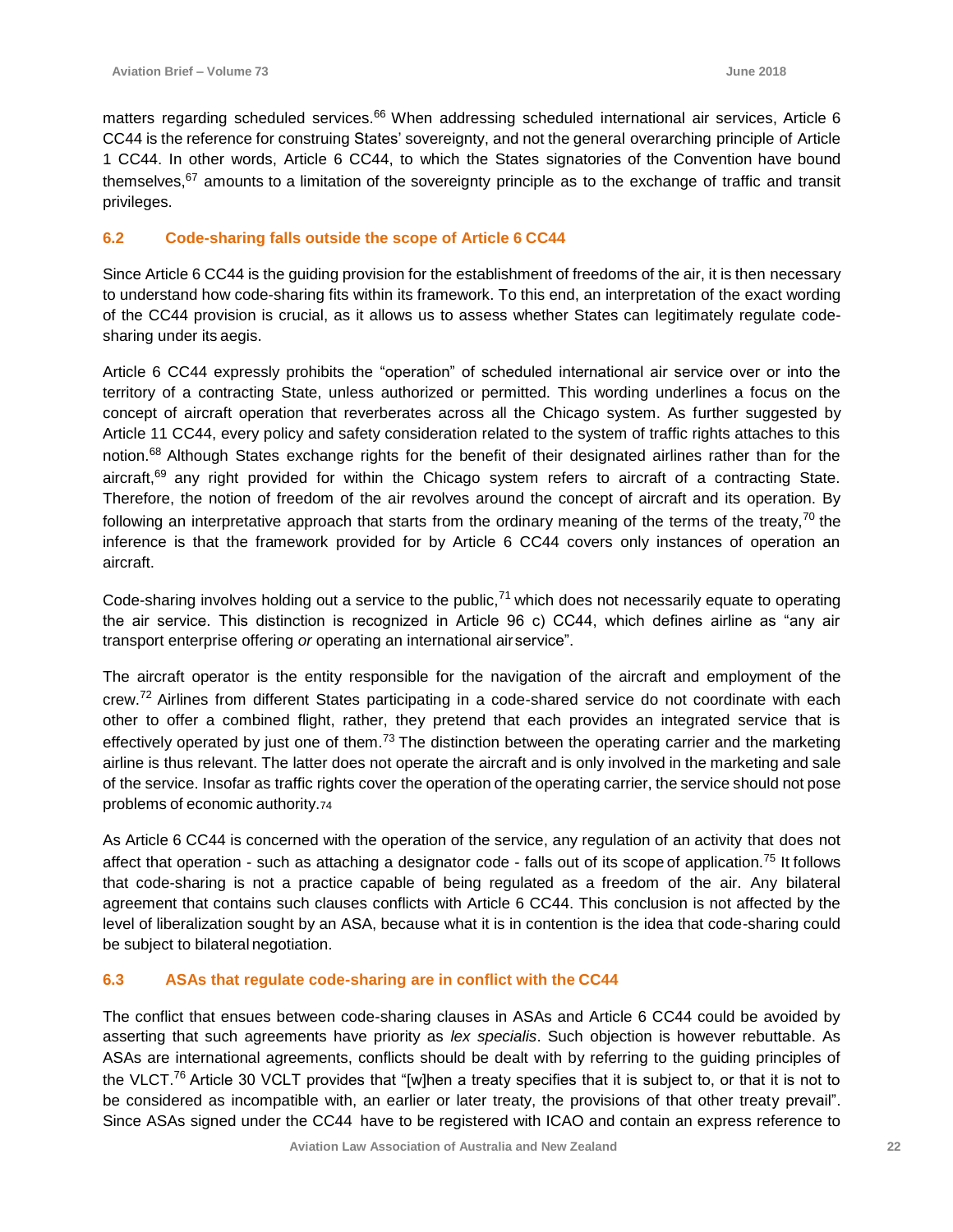the CC44, $^{77}$  under Article 30 VCLT the latter prevails in case of conflict.<sup>78</sup>

Moreover, the above-identified conflict between ASAs regulating code-sharing and Article 6 CC44 produces a second undesired effect on the Chicago bilateral system. An ASA that departs from the principles outlined in the CC44 could amount to a breach as opposed to States that are signatories to the CC44 but not to that specific ASA.

The practice of third-country code-sharing exemplifies this problem. This arrangement takes place when the marketing airline is from a State which is not a party to the bilateral agreement that covers the service to which the designator code is attached.<sup>79</sup> If an ASA expressly regulates code-sharing between two States, this might amount to an indirect prohibition of third- country code-sharing for a marketing airline of the third state, not party to that ASA.<sup>80</sup> However, as all three States have submitted themselves to Article 6 CC44, the third State whose marketing airline cannot attach its designator code might well argue that the ASA violates the CC44. This claim is founded, as the principle of parallel validity outlined in Article 30 (4) (b) VCLT "cannot apply to cases where one of these two treaties embodies interdependent or integral obligations, and the other treaty impedes the operation of those non-reciprocal obligations".<sup>81</sup> Since Article 6 CC44 does not allow for the regulation of code sharing as a traffic right, States signatories to the ASA would be then in breach of the CC44 vis-a-vis the third State.

#### **7 Conclusion**

The inclusion of code-sharing within the reciprocal concession negotiated by States in ASAs points towards the creation of a new freedom of the air.

This trend is not only a further "shackle"<sup>82</sup> to international commercial aviation but also an illegitimate practice under international law.

A literal interpretation of Article 6 CC44 clarifies that the prohibition established under this provision revolves around the concept of aircraft operation. Code-sharing as defined in ASAs does not fit within this concept and thus falls outside the scope of application of Article 6 CC44. Therefore, a potential conflict between bilateral clauses that expressly regulate code-sharing as a freedom of the air and the CC44 arises. As the CC44 prevails, the inclusion of code-sharing in ASAs regulations amounts to violation of the current framework established under Article 6 CC44.

#### **Endnotes**

 $<sup>1</sup>$  As Cheng evocatively observes, "every newborn "freedom of the air" is in reality an additional shackle on the right to</sup> fly of foreign carriers, to be removed only at a price.'' B. Cheng, The Law of International Air Transport 17 (1962).

2 *See* ICAO, *Implications of airline codesharing* (Montreal, Canada: International Civil Aviation Organization, 1997). See also, B. Havel, *In Search of Open Skies: Law and Policy for a New Era in International Aviation 114 (1997).* 3 See P. Mendes de Leon, *Introduction Air Law* 85 (2017).

4 *I.e.* a "system of piecemeal give-and-take". B. Havel & G. Sanchez, The Principles and Practice of International Aviation law 75 (2014).

5 *See* A. McNair, *The Law of the Air* 8 (1953).

6 R. W. Fixel, *On the Law of Aviation* 70 (1928).

7 M. Zylicz, *International Air Transport Law* 59 (1992). See also P. Dempsey, *Public International Air Law* 28 (2008).

 $8$  In the words of Mr. Barle, chairman of the International Convention on Civil Aviation, "in air commerce, there appears at present to be little place for the tramp trade". Proceedings of the International Civil Aviation Conference, I 57 (1948- 1949).

9 *See* Section X, the Final Act of the International Civil Aviation Conference.

10 *See* P. Mendes De Leon, *Multifunctional Approach Towards Slot Allocation*, 62 *Zeitschrift fuer Luft- und Weltraumrecht* 559, ft. 31 (2013). *See* also R. F. Barron, *Code Sharing Agreements: A Developing Trend in U.S. Bilateral Aviation Negotiations*, 72 *Indiana Law Journal* 533 (1997).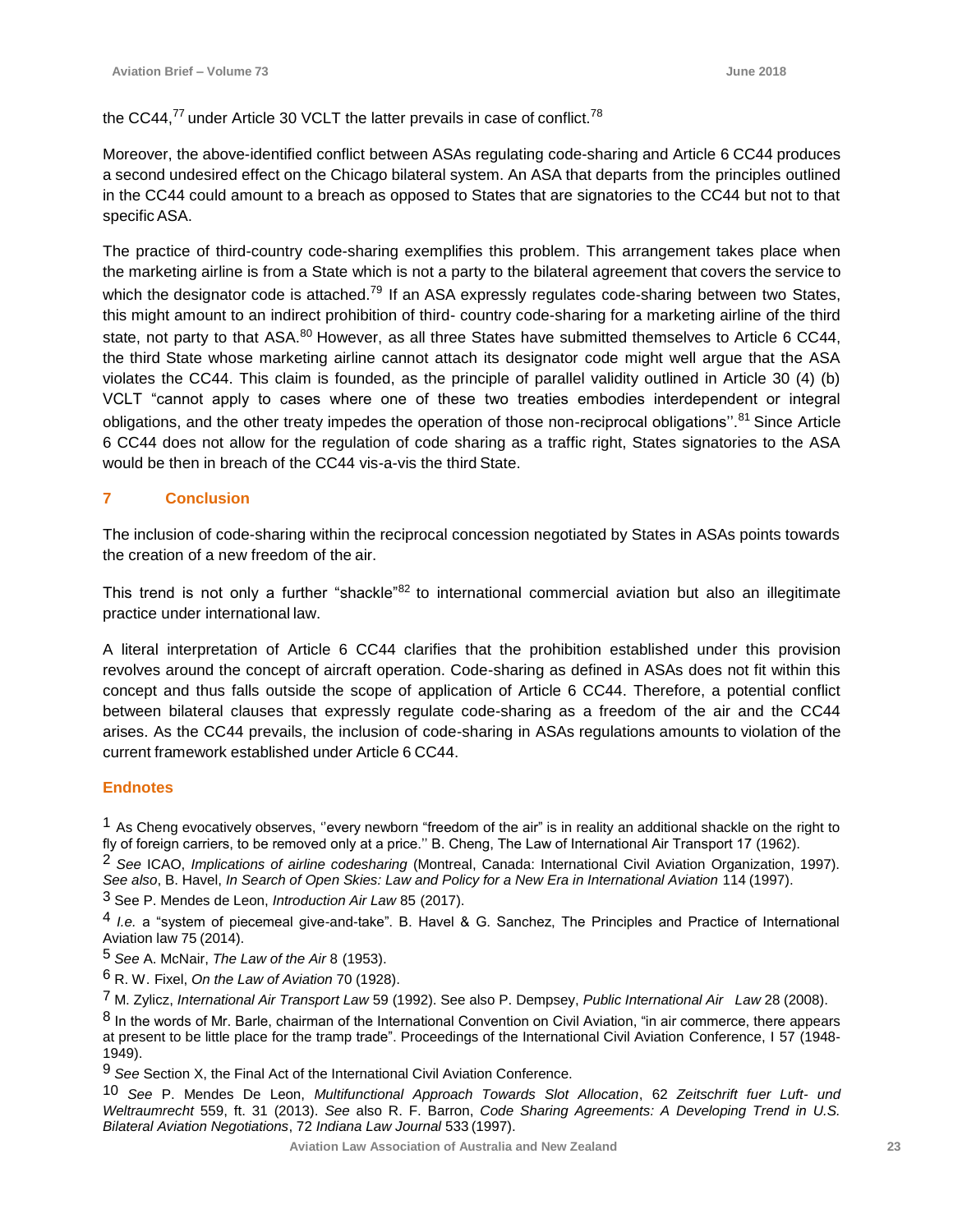*See* Cheng, *supra* note 1, 123.

*See* N. Mateesco Matte, *Treatise on Air – Aeronautical Law* 143 (1981).

*Cf*. Wassenbergh, International Air Transport: Regulatory Approaches in the Nineties, at 75.

*See* P. Mendes de Leon, *Cabotage in Air Transport Regulation* 44 (1992), where the Author notes that "in a world divided into closed airspaces, the grant of any transit or traffic right must be viewed as a privilege". See also Havel & Sanchez, *supra* note 4, 77 ft. 31.

*Cf*. Zylicz, *supra* note 7, 81.

16 See H. A.Wassenbergh, *International Air Transport: Regulatory Approaches in the Nineties*, 17 *ASL* 75 (1992). *See*  also Havel, *supra* note 2, 117.

 See F. Loy, *Bilateral Air Transport Agreements: Some Problems in Finding a Fair Route Exchange*, in E. MacWhinney & M. A. Bradley (eds.) *Freedom of the Air* 179 (1968).

*See* R. Kamp, *Bilateral Aviation Relations*, in S. Hobe et al. (eds.) *Cologne Compendium on Air Law in Europe* 215 (2013). See also E. Giemulla, *Chicago System*, in E. Giemulla (ed) International and EU Aviation Law 26 (2011).

Zylicz, *supra* note 7, 143. *See also*, Havel, Beyond Open Skies: a New Regime for International Aviation 9 (2009).

*See* Mateesco Matte, *supra* note 12 143.

*See* A. P. Dobson & J. A. McKinney, *Sovereignty Politics and US*, 74 *Journal of Air Law and Commerce* 532 (2009).

22 Wassenbergh, *supra* note 16, 75.

*See* Havel & Sanchez, *supra* note 4, 75.

*See* H.A.Wassenbergh & C. Cheng (ed), *Regulatory Reform in International Air Transport: Henri A. Wassenbergh's Select Essays over a Period of Fifty Years 1950-2000*, 239 (2000).

*Cf*. ICAO, *Implications of Airline Codesharing* (1997).

 *See* P.P.C.Haanappel, *Airline Challenges: Mergers, Take-overs, Alliances and Franchises*, XX *AASL* (1994).

27 See e.g. Article 2.2 b) of the US open Skies Model Agreement, which reads ".[e]ach airline of a Party may, on any or all flights and at its option (…) combine different flight numbers within one aircraft operation". *See* also Article 25 of the ICAO Template Air Services Agreement (2004).

*See* H.A. Wassenbergh, *supra* note 24, 236.

*See* G. Gansfort, *Code-Sharing – ein neues Verkehrsrecht?*, in Müller -Rostin & R. Schmid (eds.) *Luftverkehrsrecht im Wandel* 80 (1997).

*Cf*. Barron, *supra* note 10, 542.

 See R.I.R. Abeyratne, *Legal and Regulatory Issues of Computer Reservation Systems and Code Sharing Agreements in Air Transport* 165 (1995).

32 See H. Ito & D. Lee, *Domestic Code Sharing, Alliances, and Airfares in the U.S. Airline Industry*, 50 The Journal of Law and Economics 356 (2007).

33 See Havel, *supra* note 2, 109 ft. 390.

*Cf*. Barron, *supra* note 10, 538.

*See* Havel & Sanchez, *supra* note 4,72.

*See* Mendes de Leon, *supra* note 3, 84.

*See* ICAO, *Manual on the Regulation of International Air Transport* 4.8-3 (2010). See also S. Neumann, *Code Sharing*, in S. Hobe et al (eds.), *Cologne Compendium on Air Law in Europe* 132 (2013).

*Cf*. J. Shane, *Foreword*, in B. Havel, Beyond Open Skies: a New Regime for International Aviation x (2009).

39 For an overview of the qualification of code-sharing as a non-traffic right, quasi-traffic right or full traffic right, *see*  Gansfort, *supra* note 29, 94 ss.

*See amplius* Abeyratne, *supra* note 31, 122 ss..

*See* Neumann, *supra* note 36, 132.

*See* Wassenbergh, *supra* note 24, 522.

*Cf*. ICAO, *Implications of Airline Codesharing* at point 7 (1997).

*See* K. Gunther, *Legal Implications of Code-Sharing Services – A German Perspective*, 22 ASL 9 (1997).

*See* Gansfort, *supra* note 29, 109.

*Id.*

*See* e.g. Article 25 ICAO Template Air Service Agreement.

*See* Neumann, *supra* note 37, 132.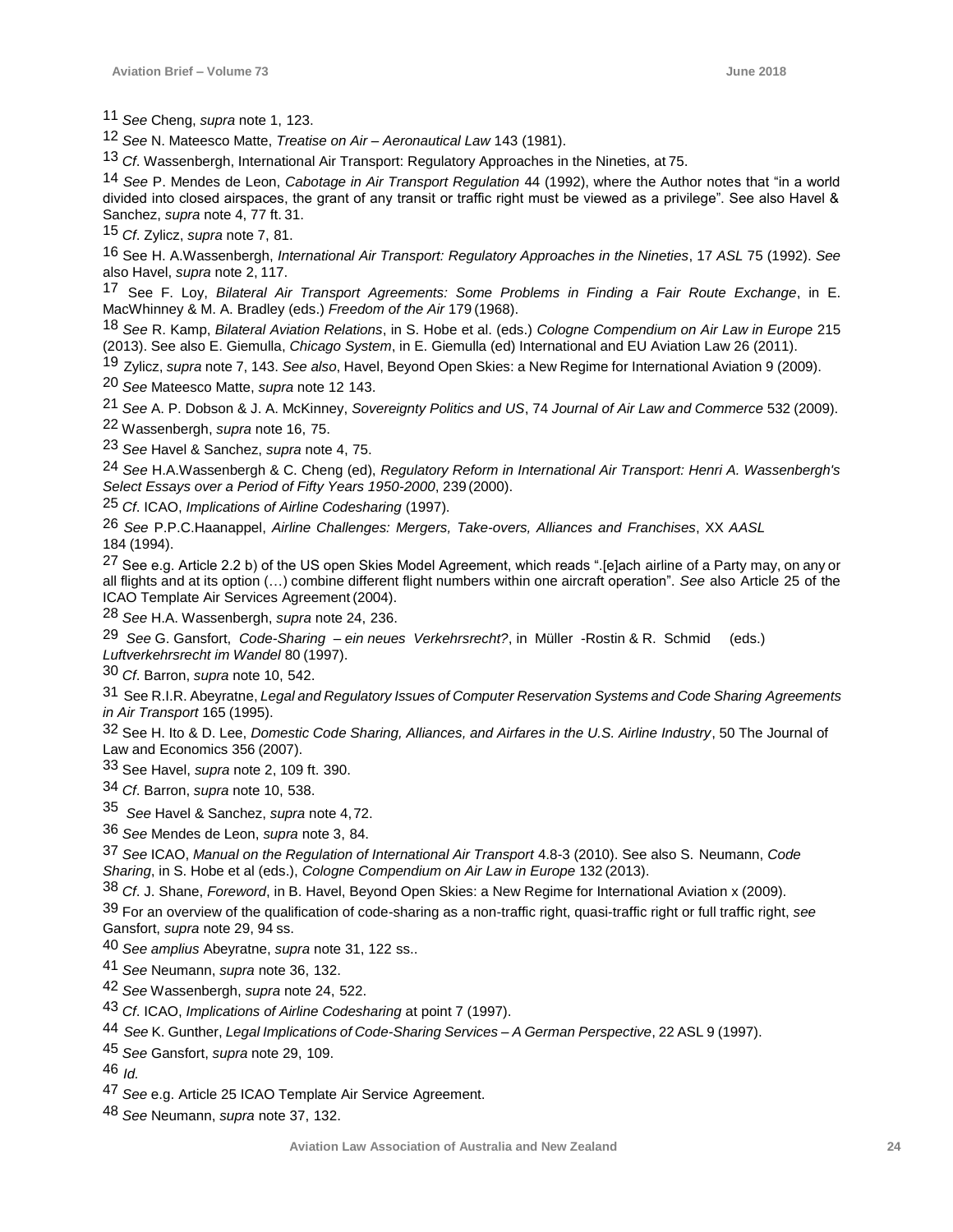*See* Abeyratne, *supra* note 31, 122.

- *Cf.* Gansfort, *supra* note 29, 113. *See* also Neumann, *supra* note 37, 132. *But see*, J.E.C. de Groot,
- *Code-Sharing*, XIX *ASL* 72 (1994).

51 de Groot, *supra* note 50, 71.

- *Id.* 70.
- *See* Wassenbergh, *supra* note 24, 524. *See* also Mendes de Leon, *supra* note 14, 116.
- *Id.* 525.
- *Cf.* Barron, *supra* note 10, 540.
- *See* Wassenbergh, *supra* note 16, 73. *See* also de Groot, *supra* note 49, 69. *See also* Gansfort,*supra* note 29, 107. *Id.*
- *See* de Groot, *supra* note 50, 63, who calls code-sharing a "marketing instrument along the lines of interlining''.
- 59 VG Braunschewig 2. Kammer, Beschluss vom 29.12.2015, 369/15.
- *Id.* at 44.
- *Cf.* Havel, *supra* note 2, at 115.
- *See* Abeyratne, *supra* note 31, 122.
- *Cf*. Zylicz, *supra* note 7, 74.
- 64 Fixel, *supra* note 6, 70.
- *See* Zylicz, *supra* note 7, 77.
- *See* Wassenbergh, *supra* note 16, 75.
- 67 Although with reference to Article 7 CC44, *cf*. *Mendes de Leon, supra* note 14, 53.
- *See* also P. Mendes de Leon, *supra* note 3, 54.
- *See* Cheng, *supra* note 1, 290.
- *See* R. Gardiner, *Treaty Interpretation* 182 ss. (2015).
- *See* e.g. § 257.4 USCFR. See also Article 25 (a) [option 2] of the ICAO Template Air Service Agreement (2004).
- *See* Wassenbergh, *supra* note 24, 234.
- *See* Havel, *supra* note 37, 210.
- *See* Wassenbergh, *supra* note 24, 234.
- 75 As Wassenbergh vividly notes ''a code is not flag'. Wassenbergh, in Cheng, at 236 ft. 8.
- *See* Kamp, *supra* note 18, 216.
- *See e.g.* the preamble and Article 38 ICAO Template Air Services Agreement (2004).
- 78 A. Orekhelashvili, *Article 30*, in O. Corten & P. Klein (eds.), *VCLT A Commentary* 792 (2011).
- *See* Abeyratne*, supra* note 31, 119.
- *Cf*. E. Giemulla & H. van Schyndel, 'Rechtsprobleme des ''Code-Sharing"', *Transportrecht*, 7/8 (1997),
- 255. See also Abeyratne, *supra* note 31, 119.
- 81 Orekhelashvili *supra* note 78, 792.
- 82 Cheng, *supra* note 1, 19.